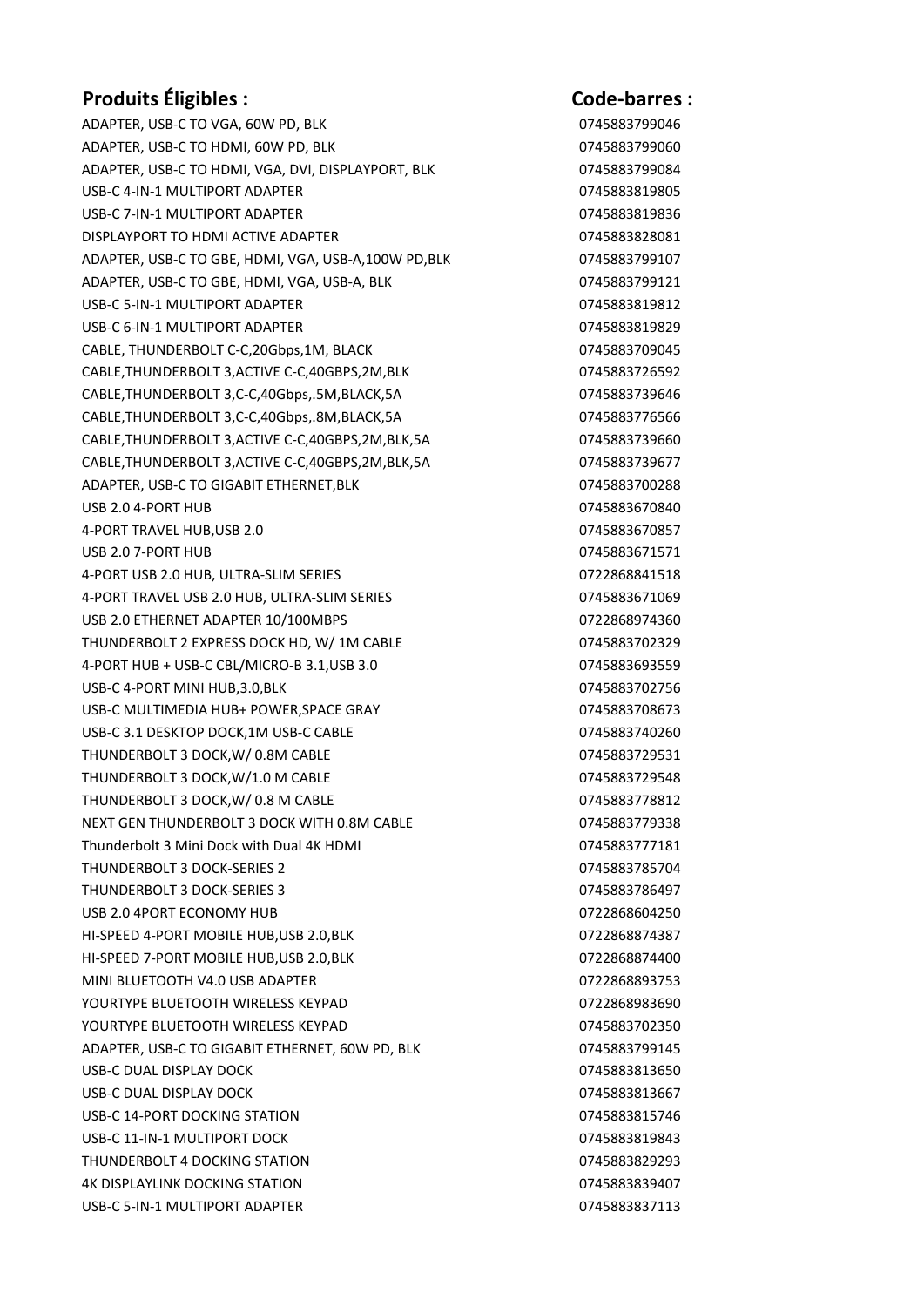USB-C 6-IN-1 MULTIMEDIA HUB GEN 2 0745883842797 USB-C 6-IN-1 MULTIPORT HUB WITH MOUNT CONTROLLED THE CONTROLL ON A 20145883837687 USB-C TO 2.5GB ETHERNET ADAPTER 0745883843114 USB4 USB-C TO USB-C CABLE 0.8M 0745883824816 THUNDERBOLT 4 CABLE 2M ACTIVE 0745883835836836836836 THUNDERBOLT 4 CABLE 1M PASSIVE 0745883835843 PVC A-LTG 0.15M, BLK 0745883788620 PVC A-LTG 0.15M, WHT **CONSUMING THE CONSUMING A REPORT OF A REPORT OF A REPORT OF A REPORT OF A REPORT OF A REPORT OF A REPORT OF A REPORT OF A REPORT OF A REPORT OF A REPORT OF A REPORT OF A REPORT OF A REPORT OF A REPORT** PVC A-LTG 1M, BLK 0745883788644 PVC A-LTG 1M, BLK 2PK 0745883803248 PVC A-LTG 1M, MIDNIGHT GREEN 0745883797851 PVC A-LTG 1M, WHT 0745883788651 PVC A-LTG 1M, WHT 2PK 0745883803255 PVC A-LTG 2M, BLK 0745883788668 PVC A-LTG 2M, WHT 0745883788675 PVC A-LTG 3M, BLK 0745883788682 PVC A-LTG 3M, WHT 0745883788699 BRAIDED A-LTG 0.15M, BLK 0745883788705 BRAIDED A-LTG 0.15M, WHT 0745883788712 BRAIDED A-LTG 1M, BLK 0745883788729 BRAIDED A-LTG 1M, WHT 0745883788736 BRAIDED A-LTG 2M, BLK 0745883788743 BRAIDED A-LTG 2M, WHT 0745883788750 BRAIDED A-LTG 3M, BLK 0745883788767 BRAIDED A-LTG 3M, WHT 0745883788774 PVC C-LTG 1M, BLK 0745883788781 PVC C-LTG 1M, MIDNIGHT GREEN 0745883797868 PVC C-LTG 1M, WHT 0745883788422 BRAIDED C-LTG 1M, BLK 0745883788798 BRAIDEDC-LTG 1M, WHT 0745883788439 BRAIDED C-LTG 2M, BLK 0745883788804 BRAIDEDC-LTG 2M, WHT 0745883788446 BRAIDED C-LTG 3M, BLK 0745883788811 BRAIDED C-LTG 3M, WHT 0745883788453 SMART LED CABLE, C-LTG, BR, 4 , BLK 0745883811472 SMART LED CABLE, C-LTG, BR, 4 , GRAY 0745883811373 SMART LED CABLE, C-LTG, BR, 4 ,WHT 0745883811380 SMART LED CABLE, A-LTG, BR, 4, BLK 0745883811403 SMART LED CABLE, A-LTG, BR, 4 , GRAY 0745883811410 SMART LED CABLE, A-LTG, BR, 4 ,WHT 0745883811427 USB-A TO LTG, SILICONE, 1M, BLK 0745883831876 USB-A TO LTG, SILICONE, 1M, BLUE 0745883831883 USB-A to LTG, SILICONE, 1M, PINK 0745883831890 USB-A TO LTG, SILICONE, 1M, WHT 0745883831906 USB-A TO LTG, SILICONE, 2M, BLK 0745883831913 USB-A TO LTG, SILICONE, 2M, BLUE 0745883831920 USB-A TO LTG, SILICONE, 2M, PINK 0745883831937 USB-A TO LTG, SILICONE, 2M, WHT 0745883831944 USB-A TO LTG, SILICONE, 3M, BLK 0745883831951 USB-A TO LTG, SILICONE, 3M, BLUE 0745883831968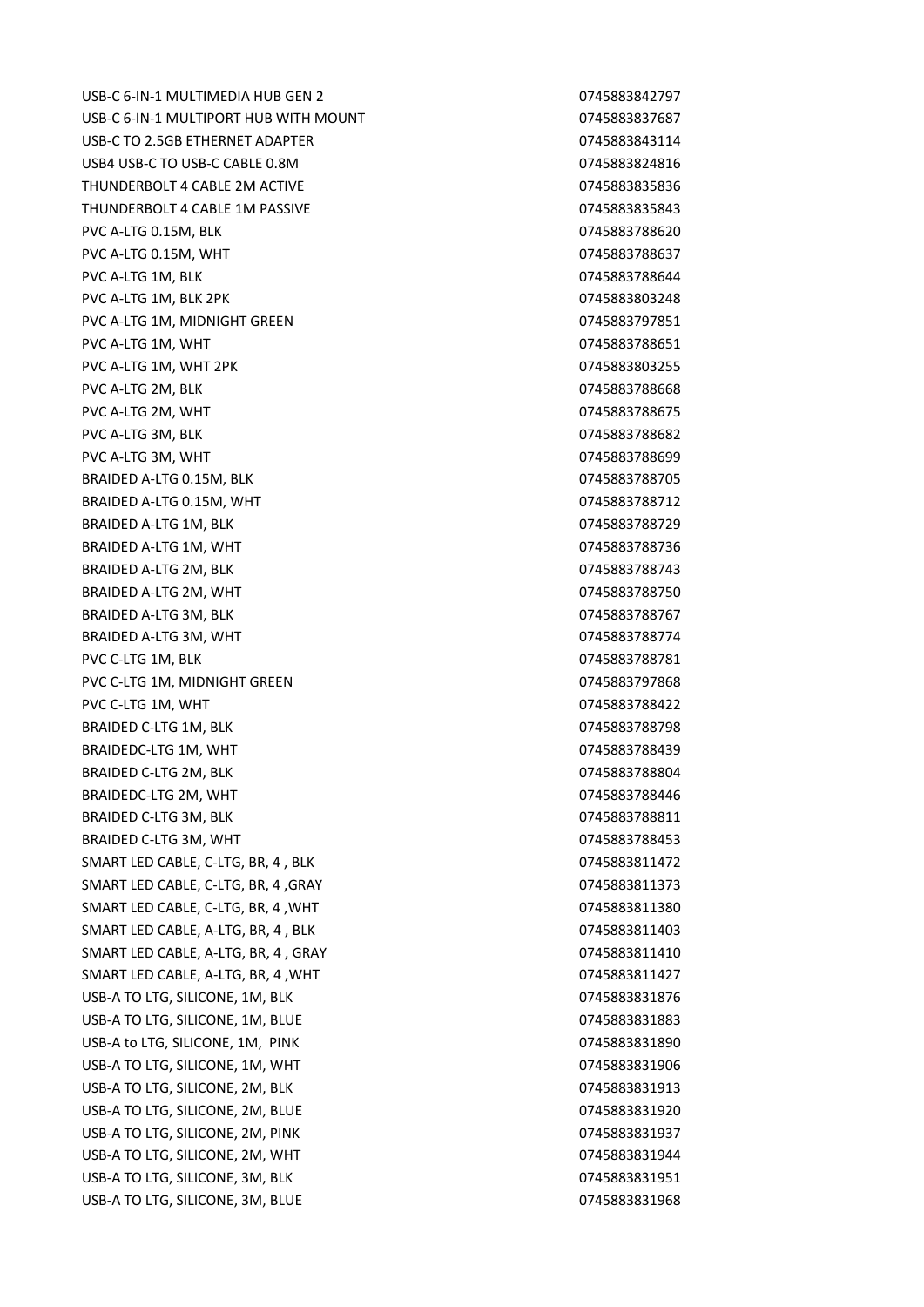USB-A TO LTG. SILICONE. 3M. PINK 0745883831975 USB-A TO LTG, SILICONE, 3M, WHT 0745883831982 USB-C to LTG, SILICONE, 1M, BLK 0745883831999 USB-C TO LTG, SILICONE, 1M, BLUE 0745883832002 USB-C to LTG, SILICONE, 1M, PINK 0745883832019 USB-C TO LTG, SILICONE, 1M, WHT 0745883832026 USB-C TO LTG, SILICONE, 2M, BLK 0745883832033 USB-C TO LTG, SILICONE, 2M, BLUE 0745883832040 USB-C TO LTG, SILICONE, 2M, PINK 0745883832057 USB-C TO LTG, SILICONE, 2M, WHT 0745883832064 USB-C TO LTG, SILICONE, 3M, BLK 0745883832071 USB-C TO LTG, SILICONE, 3M, BLUE 0745883832088 USB-C TO LTG, SILICONE, 3M, PINK 0745883832095 USB-C TO LTG, SILICONE, 3M, WHT 0745883832101 USB-A TO LTG, BRAID SIL, 1M, BLK 0745883832354 USB-A TO LTG, BRAID SIL, 1M, BLUE 0745883832361 USB-A TO LTG, BRAID SIL,1M, PINK 0745883832378 USB-A TO LTG, BRAID SIL, 1M, WHT 0745883832385 USB-A TO LTG, BRAID SIL, 2M, BLK 0745883832392 USB-A TO LTG, BRAID SIL, 2M, BLUE 0745883832408 USB-A to LTG, BRAID SIL, 2M, PINK 0745883832415 USB-A TO LTG, BRAID SIL, 2M, WHT 0745883832422 USB-A TO LTG, BRAID SIL, 3M, BLK 0745883832439 USB-A TO LTG, BRAID SIL, 3M, BLUE 0745883832446 USB-A TO LTG, BRAID SIL, 3M, PINK 0745883832453 USB-A TO LTG, BRAID SIL, 3M, WHT 0745883832460 USB-A TO LTG, BRAID SIL, 1M, BLK, APL 0745883840892 USB-A TO LTG, BRAID SIL, 1M, PINK, APL 0745883840908 USB-A TO LTG, BRAID SIL, 1M, WHT, APL 0745883840915 USB-A TO LTG, BRAID SIL, 3M, BLK, APL 0745883840922 USB-A TO LTG, BRAID SIL, 3M, PINK, APL 0745883840939 USB-A TO LTG, BRAID SIL, 3M, WHT, APL 0745883840946 USB-C TO LTG, BRAID SIL, 1M, BLK 0745883832477 USB-C TO LTG, BRAID SIL, 1M, BLUE 0745883832484 USB-C TO LTG. BRAID SIL. 1M. PINK 0745883832491 USB-C TO LTG, BRAID SIL, 1M, WHT 0745883832507 USB-C TO LTG, BRAID SIL, 2M, BLK 0745883832514 USB-C TO LTG, BRAID SIL, 2M, BLUE 0745883832521 USB-C TO LTG, BRAID SIL, 2M, PINK 0745883832538 USB-C TO LTG, BRAID SIL, 2M, WHT 0745883832545 USB-C TO LTG, BRAID SIL, 3M, BLK 0745883832552 USB-C TO LTG, BRAID SIL, 3M, BLUE 0745883832569 USB-C TO LTG, BRAID SIL, 3M, PINK 0745883832576 USB-C TO LTG, BRAID SIL, 3M, WHT 0745883832583 USB-C TO LTG, BRAID SIL, 1M, BLK, APL 0745883840953 USB-C TO LTG, BRAID SIL, 1M, PINK, APL 0745883840960 USB-C TO LTG, BRAID SIL, 1M, WHT, APL 0745883840977 USB-C TO LTG, BRAID SIL, 3M, BLK, APL 0745883840984 USB-C TO LTG, BRAID SIL, 3M, PINK, APL 0745883840991 USB-C to LTG, BRAID SIL, 3M, WHT, APL 0745883841004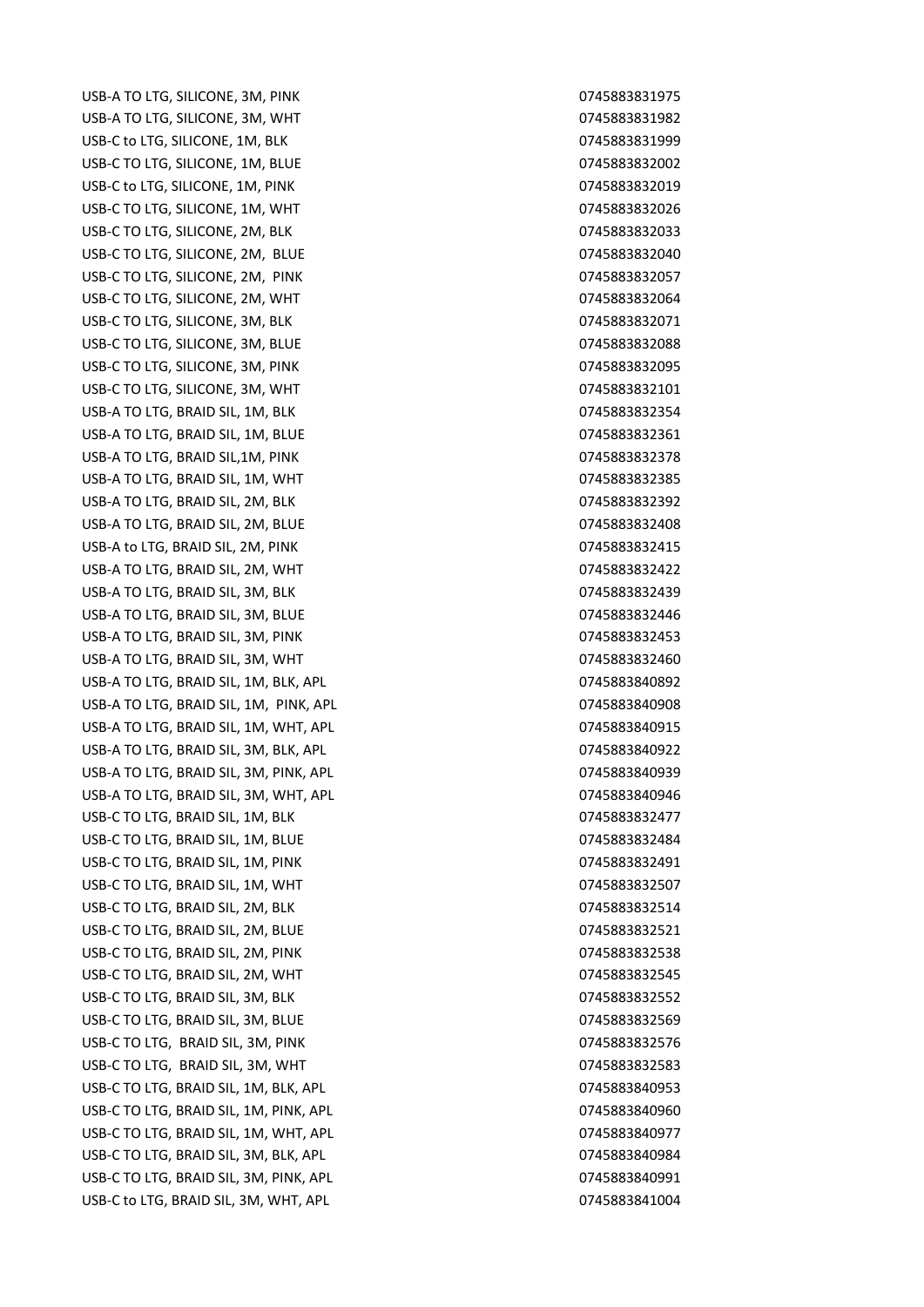PVC C-A 0.15M, BLK 0745883788460 PVC C-A 0.15M, WHT **DEVELOPS AND CONSUMING THE OF A SET OF A SET OF A SET OF A SET OF A SET OF A SET OF A SET O** PVC C-A 1M, BLK 2004 100 2004 12:00 2004 12:00 2004 12:00 2004 13:00 2004 13:00 2004 13:00 2004 13:00 2004 13:00 2004 13:00 2004 13:00 2004 13:00 2004 13:00 2004 13:00 2004 13:00 2004 13:00 2004 13:00 2004 13:00 2004 13:00 PVC C-A 1M, WHT 0745883788491 PVC C-A 2M, BLK 0745883788507 PVC C-A 2M, WHT 2008 2009 2012 2022 2023 2034 2040 2045883788514 PVC C-A 3M, BLK 0745883788521 PVC C-A 3M, WHT 0745883788538 BRAIDEDC-A 0.15M, BLK 0745883788545 BRAIDEDC-A 0.15M, WHT 0745883788552 BRAIDED C-A 1M, BLK 0745883788569 BRAIDED C-A 1M, WHT 0745883788576 BRAIDEDC-A 2M, BLK 0745883788583 BRAIDEDC-A 2M, WHT 0745883788590 BRAIDEDC-A 3M, BLK 0745883788606 BRAIDEDC-A 3M, WHT 0745883788613 PVC C-C 2.0 1M, BLK 0745883788231 PVC C-C 2.0 1M, WHT 0745883788248 PVC C-C 2.0 2M, BLK 0745883788255 PVC C-C 2.0 2M, WHT 0745883788262 BRAIDED C-C 2.0 1M, BLK 0745883788279 BRAIDED C-C 2.0 1M, WHT 0745883788286 BRAIDED C-C 2.0 2M, BLK 0745883814077 PVC A-MUSB 1M, BLK 0745883788293 PVC A-MUSB 1M, WHT 0745883788309 BRAIDED A-MUSB 1M, BLK 0745883810062 USB-A TO USB-C, SILICONE, 1M, BLK 0745883832118 USB-A to USB-C, SILICONE, 1M, BLUE 0745883832125 USB-A TO USB-C, SILICONE, 1M, PINK 0745883832132 USB-A to USB-C, SILICONE, 1M, WHT 0745883832149 USB-A TO USB-C, SILICONE, 2M, BLK 0745883832156 USB-A to USB-C, SILICONE, 2M, BLUE 0745883832163 USB-A TO USB-C, SILICONE, 2M, PINK 0745883832170 USB-A TO USB-C, SILICONE, 2M, WHT 0745883832187 USB-A TO USB-C, SILICONE, 3M, BLK 0745883832194 USB-A TO USB-C, SILICONE, 3M, BLUE 0745883832200 USB-A TO USB-C, SILICONE, 3M, PINK 0745883832217 USB-A TO USB-C, SILICONE, 3M, WHT 0745883832224 USB-C to USB-C 2.0, SILICONE, 1M, BLK 0745883832231 USB-C TO USB-C 2.0, SILICONE, 1M, BLUE 0745883832248 USB-C TO USB-C 2.0, SILICONE, 1M, PINK 0745883832255 USB-C TO USB-C 2.0, SILICONE, 1M, WHT 0745883832262 USB-C TO USB-C 2.0, SILICONE, 2M, BLK 0745883832279 USB-C TO USB-C 2.0, SILICONE, 2M, BLUE 0745883832286 USB-C TO USB-C 2.0, SILICONE, 2M, PINK 0745883832293 USB-C TO USB-C 2.0, SILICONE, 2M, WHT 0745883832309 USB-C TO USB-C 2.0, SILICONE, 3M, BLK 0745883832316 USB-C TO USB-C 2.0, SILICONE, 3M, BLUE 0745883832323 USB-C TO USB-C 2.0, SILICONE, 3M, PINK 0745883832330 USB-C TO USB-C 2.0, SILICONE, 3M, WHT 0745883832347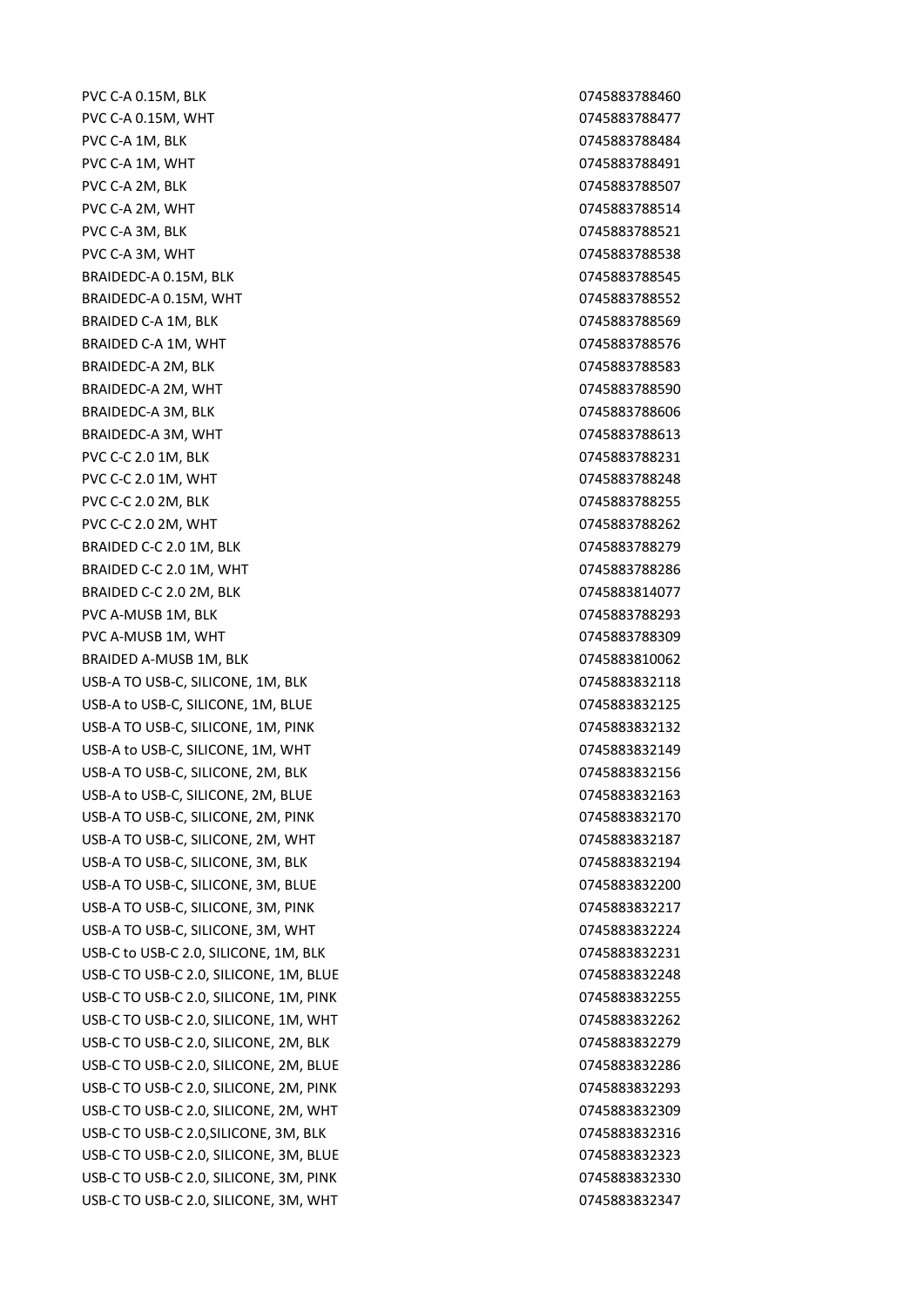USB-A TO USB-C, BRAID SIL, 1M, BLK 0745883832590 USB-A TO USB-C, BRAID SIL, 1M, BLUE 0745883832606 USB-A TO USB-C, BRAID SIL, 1M, PINK 0745883832613 USB-A TO USB-C, BRAID SIL, 1M, WHT 0745883832620 USB-A TO USB-C, BRAID SIL, 2M, BLK 0745883832637 USB-A TO USB-C, BRAID SIL, 2M, BLUE 0745883832644 USB-A TO USB-C, BRAID SIL, 2M, PINK 0745883832651 USB-A TO USB-C, BRAID SIL, 2M, WHT 0745883832668 USB-A TO USB-C, BRAID SIL, 3M, BLK 0745883832675 USB-A TO USB-C, BRAID SIL, 3M, BLUE 0745883832682 USB-A TO USB-C, BRAID SIL, 3M, PINK 0745883832699 USB-A TO USB-C, BRAID SIL, 3M, WHT 0745883832705 USB-C TO USB-C 2.0, BRAID SIL, 1M, BLK 0745883832712 USB-C to USB-C 2.0, BRAID SIL, 1M, BLUE 0745883832729 USB-C TO USB-C 2.0, BRAID SIL, 1M, PINK 0745883832736 USB-C TO USB-C 2.0, BRAID SIL,1M,WHT 0745883832743 USB-C TO USB-C 2.0, BRAID SIL, 2M, BLK 0745883832750 USB-C to USB-C 2.0, BRAID SIL, 2M, BLUE 0745883832767 USB-C to USB-C 2.0, BRAID SIL, 2M, PINK 0745883832774 USB-C TO USB-C 2.0, BRAID SIL, 2M, WHT 0745883832781 USB-C TO USB-C 2.0, BRAID SIL, 3M, BLK 0745883832798 USB-C to USB-C 2.0, BRAID SIL, 3M, BLUE 0745883832804 USB-C to USB-C 2.0, BRAID SIL, 3M, PINK 0745883832811 USB-C TO USB-C 2.0, BRAID SIL, 3M, WHT 0745883832828 USB-C TO USB-C 2.0, BRAID SIL, 1M, BLK, APL 0745883841011 USB-C TO USB-C 2.0, BRAID SIL, 1M, PINK, APL 0745883841028 USB-C TO USB-C 2.0, BRAID SIL, 1M, WHT, APL 0745883841035 UNIVERSAL CABLE, MUSB TO LTG/USBC, 1M, BLK
0745883799640 CABLE SILICONE, A TO LTG 5 ROSE GOLD CABLE 31 0745883837779 CABLE SILICONE, A TO LTG 5 SILVER 0745883837786 CABLE SILICONE, A TO LTG 10 BLACK 0745883837793 MIXIT UP LTG TO USB CHARGESYNC CBL,2.4A,6",WHT 0745883673094 MIXIT UP RT ANGL LTG TO USB CBL,2.4A,4 ,BLU 0745883673216 MIXIT UP 2.0 USB-A/USB-C CHRG CBL,480MBPS,3A,4 ,BLK 0745883711826 MIXIT UP 2.0 USB-A/USB-C CHRG CBL,480MBPS,3A,4 ,WHT 0745883746743 MIXIT UP 2.0 USB-A/USB-C CHRG CBL,480MBPS,3A,6 ,BLK 0745883692330 MIXIT UP 2.0 USB-A/USB-C CHRG CBL,480MBPS,3A,6 ,BLU 0745883710744 MIXIT UP 2.0 USB-A/USB-C CHRG CBL,480MBPS,3A,6 ,GRN 0745883710850 MIXIT UP 2.0 USB-A/USB-C CHRG CBL,480MBPS,3A,6 ,PNK 0745883710836 MIXIT UP 2.0 USB-A/USB-C CHRG CBL,480MBPS,3A,6 ,PUR 0745883710812 MIXIT UP 2.0 USB-A/USB-C CHRG CBL,480MBPS,3A,6 ,RED 0745883710805 MIXIT UP 2.0 USB-A/USB-C CHRG CBL,480MBPS,3A,6 ,WHT 0745883710843 MIXIT UP 2.0 USB-A/USB-C CHRG CBL,480MBPS,3A,10 ,BLK 0745883711833 MIXIT UP 2.0 USB-A/USB-C CHRG CBL,480MBPS,3A,10 ,WHT 0745883748723 MIXIT UP 2.0 USB-C/MICROB CHRG CBL,480MBPS,3A,6 ,BLK 0745883692347 MIXIT UP 2.0 USB-C/MICROB CHRG CBL,480MBPS,3A,6 ,BLU 0745883710799 MIXIT UP 2.0 USB-C/MICROB CHRG CBL,480MBPS,3A,6 ,GRN 0745883710775 MIXIT UP 2.0 USB-C/MICROB CHRG CBL,480MBPS,3A,6 ,RED 0745883710782 MIXIT UP 2.0 USB-C/MICROB CHRG CBL,480MBPS,3A,6 ,WHT 0745883710829 CABLE,USB 2.0,TYPE C-MINI B,480MBPS,500mA,6 ,BLACK 0745883692354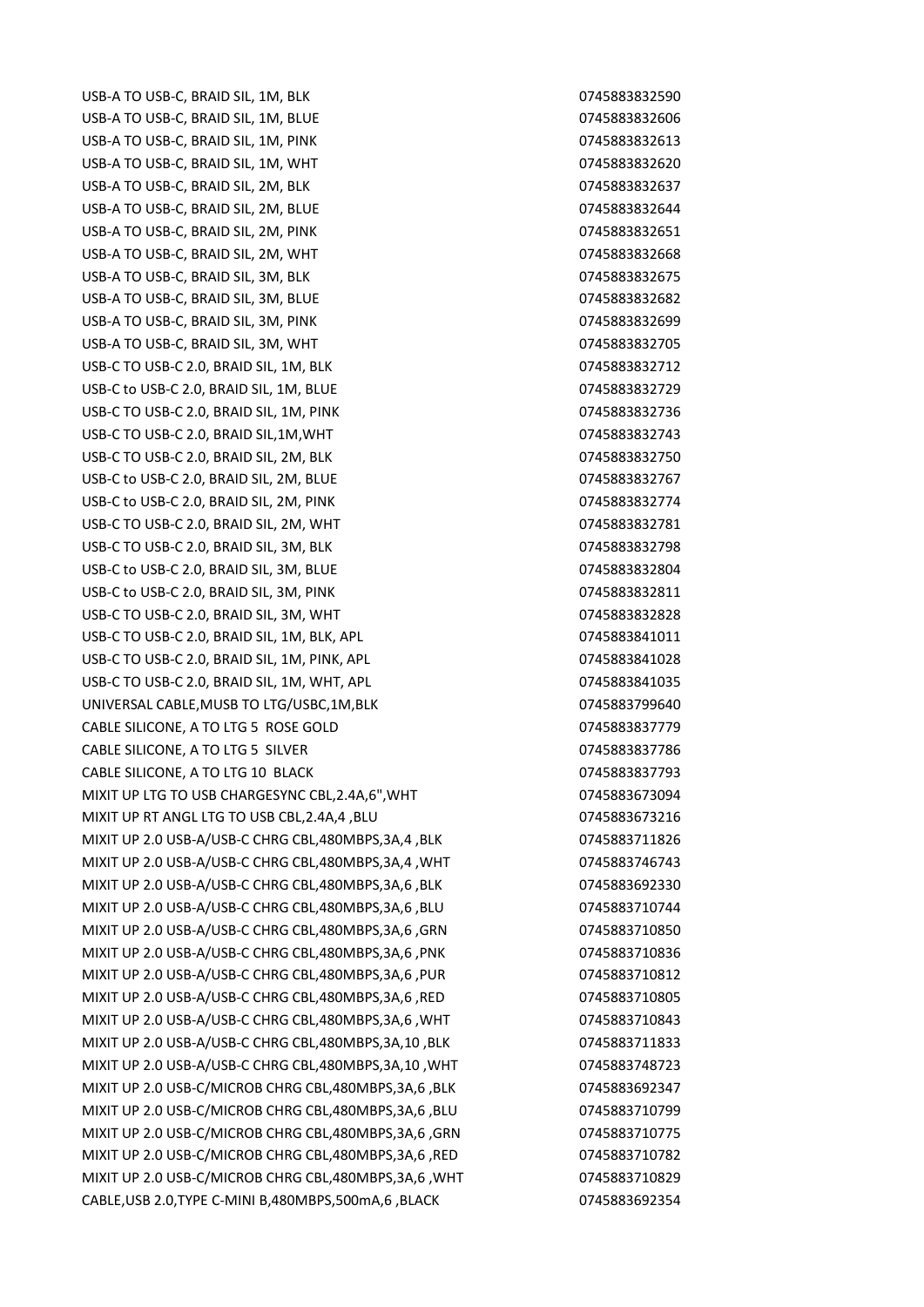CABLE,USB 2.0,TYPE C-USB B,480MBPS,3A,6 ,BLACK 0745883692361 3.0 USB-C TO USB-A ADAPTER,5GBPS,1.5A,BLK 0745883692378 CABLE,PREMIUM,USB 2.0,TYPE C-TYPE C,3A,6 ,BLACK 0745883710133 CABLE,PREMIUM,USB 2.0,TYPE C-TYPE C,3A,6 ,GOLD 0745883710140 CABLE,PREMIUM,USB 2.0,TYPE C-TYPE C,3A,6 ,GRAY 0745883710157 CABLE,PREMIUM,USB 2.0,TYPE C-TYPE C,3A,6 ,SLVR 0745883710164 CABLE,PREMIUM,USB 2.0,TYPE C-TYPE C,3A,6 ,WHITE 0745883710171 CABLE,PREMIUM,USB 2.0,TYPE C-TYPE C,6",BLACK 0745883710188 CABLE,PREMIUM,USB 2.0,TYPE C-TYPE C,6",GOLD 0745883710195 CABLE,PREMIUM,USB 2.0,TYPE C-TYPE C,6",GRAY 0745883710201 CABLE,PREMIUM,USB 2.0,TYPE C-TYPE C,6",SLVR 0745883710218 CABLE,PREMIUM,USB 2.0,TYPE C-TYPE C,6",WHITE 0745883710225 CABLE,USB 2.0,TYPE C-TYPE C,3A 6 ,BLACK 0745883710232 CABLE,USB 2.0,TYPE C-TYPE C,3A 6 ,BLUE 0745883710249 CABLE,USB 2.0,TYPE C-TYPE C,3A 6 ,GREEN 0745883710256 CABLE,USB 2.0,TYPE C-TYPE C,3A 6 ,PINK 0745883710263 CABLE,USB 2.0,TYPE C-TYPE C,3A 6 ,RED 0745883710287 CABLE,USB 2.0,TYPE C-TYPE C,3A 6 ,WHITE 0745883710294 DURATEK CHARGE CABLE, USB-C to USB-C,4 ,BLACK 0745883732357 DURATEK CHARGE CABLE, USB-C to USB-C4 ,ROSE GOLD 0745883732388 DURATEK CHARGE CABLE, USB-C to USB-C,4 ,GOLD 0745883732364 DURATEK CHARGE CABLE, USB-C to USB-C, 4, SILVER 0745883732371 DURATEK CHARGE CABLE, USB-A TO M-USB,4 ,BLACK 0745883732395 DURATEK CHARGE CABLE, USB-A TO M-USB,4 ,ROSE GOLD 0745883732401 DURATEK CHARGE CABLE, USB-A TO M-USB,4 ,GOLD 0745883732418 DURATEK CHARGE CABLE, USB-A TO M-USB,4 ,SILVER 0745883732425 USB-C TO MICRO USB ADAPTER, BLACK **CONSERVER 1998** 0745883741397 DURATEK CHARGE CABLE, USB-C TO USB-A,4 ,BLACK 0745883747283 DURATEK CHARGE CABLE, USB-C TO USB-A,4 ,ROSE GOLD 0745883747290 DURATEK CHARGE CABLE, USB-C TO USB-A,4 ,GOLD 0745883747306 DURATEK CHARGE CABLE, USB-C TO USB-A,4, SILVER 0745883747313 DURATEK PLUS USB-A to USB-C CABLE, STRAP, 4 , BLK 0745883772667 DURATEK PLUS USB-A to USB-C CABLE, STRAP, 4, WHT 0745883772674 MIXIT UP LTG TO USB CHARGESYNC CBL, 2.4A, 3, BLK 0745883738946 MIXIT UP LTG TO USB CHARGESYNC CBL.2.4A.3 .WHT 0745883738953 MIXIT UP LTG TO USB CHARGESYNC CBL, 2.4A, 4.BLK 0722868959640 MIXIT UP LTG TO USB CHARGESYNC CBL, 2.4A, 4, BLU 0722868959657 MIXIT UP LTG TO USB CHARGESYNC CBL, 2.4A, 4, PNK 0722868959671 MIXIT UP LTG TO USB CHARGESYNC CBL,2.4A,4 ,RED 0722868959695 MIXIT UP LTG TO USB CHARGESYNC CBL, 2.4A, 4, WHT 0722868959701 MIXIT UP LTG TO USB CHARGESYNC CBL.2.4A.4 .BLK 0722868987766 MIXIT UP LTG TO USB CHARGESYNC CBL,2.4A,6",BLK 0722868951804 MIXIT UP LTG TO USB CHARGESYNC CBL, 2.4A, 6", WHT 0722868946428 MIXIT UP LTG TO USB CHARGESYNC CBL, 2.4A, 2M, BLK 0722868951828 MIXIT UP LTG TO USB CHARGESYNC CBL,2.4A,2M,WHT 0722868945414 MIXIT UP LTG TO USB CHARGESYNC CBL, 2.4A, 3M, PUR 0745883673728 MIXIT UP LTG TO USB CHARGESYNC CBL,2.4A,3M,WHT 0722868945421 MIXIT UP LTG TO USB CHARGESYNC CBL, 2.4A, 3M, BLK 0722868987780 USB-A TO MICRO USB/LTG/USB-C,4,CHRG/SYNC CABLE 0745883758531 MICRO-USB CBL WITH LTG CONNECTOR ADAPTER,3 ,BLK 0722868998717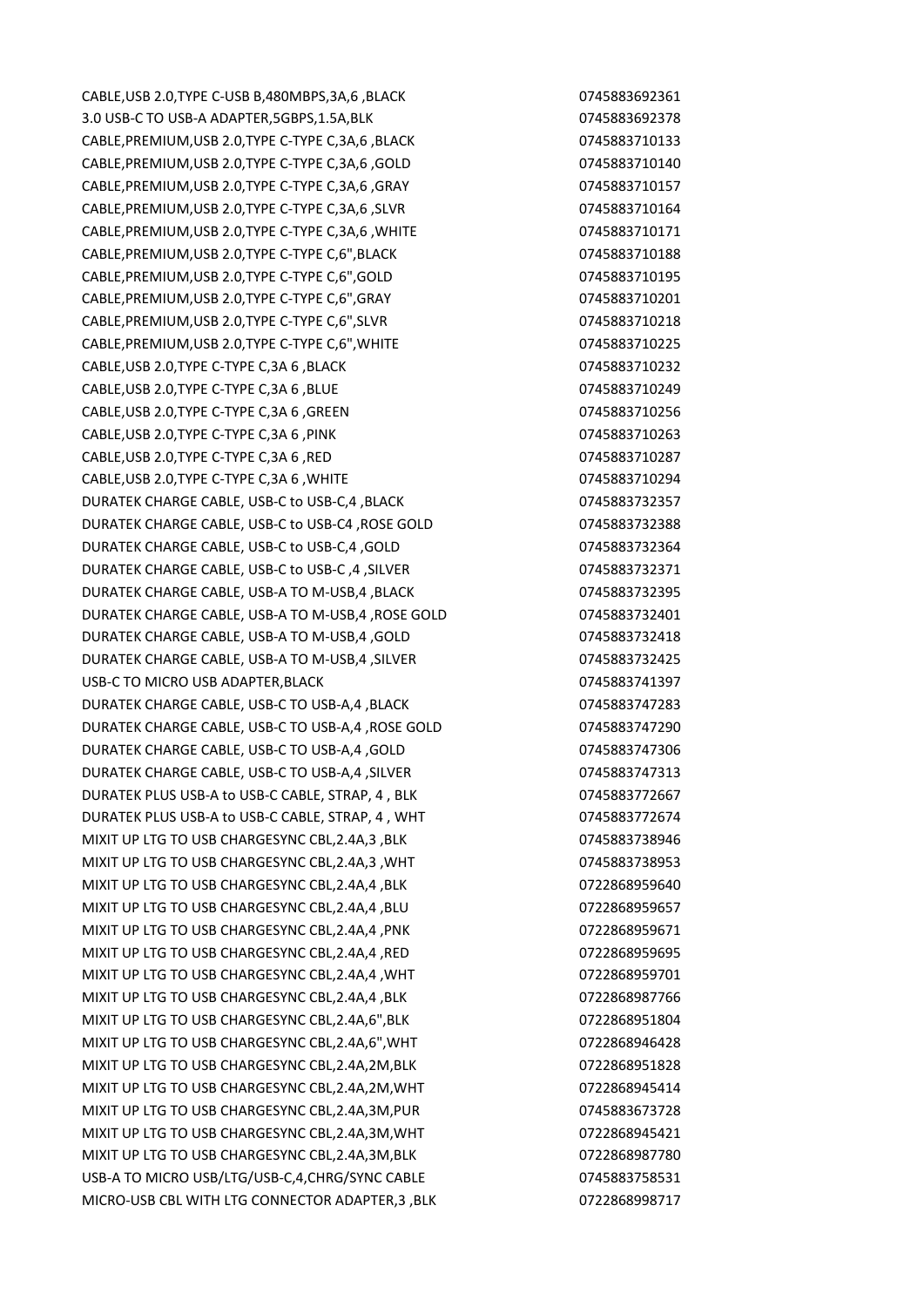MIXIT UP PREMIUM METALLIC,LTG,2.4A,4 ,BLK 0745883682102 MIXIT UP PREMIUM METALLIC,LTG,2.4A,4 ,ROSE GLD 0745883708284 MIXIT UP PREMIUM METALLIC,LTG,2.4A,4 ,GLD 0745883656332 MIXIT UP PREMIUM METALLIC,LTG,2.4A,4 ,GRY 0745883656349 MIXIT UP PREMIUM METALLIC,LTG,2.4A,4 ,SLV 0745883656356356356356 MIXIT UP PREMIUM METALLIC,LTG,2.4A,4 ,WHT 0745883682119 MIXIT UP PREMIUM METALLIC,LTG,2.4A,6",ROSE GLD 0745883709625 MIXIT UP PREMIUM METALLIC,LTG,2.4A,6",GLD 0745883702152 MIXIT UP RT ANGL LTG TO USB CBL, 2.4A, 4 , BLK 074588365466666 MIXIT UP RT ANGL LTG TO USB CBL,2.4A,4 ,BLU 0745883661220 MIXIT UP RT ANGL LTG TO USB CBL, 2.4A, 4 , GRN 0745883661237 MIXIT UP RT ANGL LTG TO USB CBL,2.4A,4 ,PNK 0745883661244 MIXIT UP RT ANGL LTG TO USB CBL,2.4A,4 ,RED 0745883661268 MIXIT UP RT ANGL LTG TO USB CBL,2.4A,4 ,WHT 0745883661275 MIXIT UP FLAT LTG TO USB CBL, 2.4A, 4 , BLK 0745883654673 MIXIT UP FLAT LTG TO USB CBL,2.4A,4 ,BLU 0745883661282 MIXIT UP FLAT LTG TO USB CBL,2.4A,4 ,GRN 0745883661299 MIXIT UP FLAT LTG TO USB CBL, 2.4A,4 , PNK 0745883661305 MIXIT UP FLAT LTG TO USB CBL, 2.4A, 4, PUR 0745883661312 MIXIT UP FLAT LTG TO USB CBL,2.4A,4 ,WHT 0745883671991 MICRO-B/LTG ADAPTER,MICRO B SYN/CHRG CBL, 1M 0745883702190 MIXIT UP LTG TO USB CHARGESYNC CBL, 2.4A, LTG, 3M, APL 0745883702206 MIXIT UP LTG TO USB LEATHER TASSEL,2.4A,6",GLD 0745883697601 DURATEK CHARGE CABLE,USB-A TO,LTG,4 ,BLACK 0745883732166 DURATEK CHARGE CABLE,USB-A TO,LTG,4 ,ROSE GOLD 0745883732173 DURATEK CHARGE CABLE,USB-A TO,LTG,4 ,GOLD 0745883732180 DURATEK CHARGE CABLE, USB-A TO LTG, 4, SLVR 0745883732197 PREMIUM KEVLAR CABLE,2.4A,LTG,4 ,BLACK 0745883733682 PREMIUM KEVLAR CABLE,2.4A,LTG,4 ,ROSE GOLD 0745883733996 PREMIUM KEVLAR CABLE,2.4A,LTG,4 ,GOLD 0745883734016 PREMIUM KEVLAR CABLE, 2.4A, LTG, 4, SILVER 0745883734009 DURATEK PLUS LIGHTNING TO USB-A CABLE, STRAP, 4 BLK 0745883769568 DURATEK PLUS LIGHTNING TO USB-A CABLE, STRAP, 4 PNK 0745883784189 DURATEK PLUS LIGHTNING TO USB-A CABLE, STRAP, 4 WHT 0745883769575 DURATEK PLUS LIGHTNING TO USB-A CABLE, STRAP, 6 WHT 0745883769599 DURATEK PLUS LIGHTNING TO USB-A CABLE, STRAP, 10 BLK 0745883769605 DURATEK PLUS LIGHTNING TO USB-A CABLE, STRAP, 10 WHT 0745883769612 BOOSTCHARGE LIGHTNING TO USB-A CABLE, STRAP,4 BLK 0745883780365 BOOSTCHARGE LIGHTNING TO USB-A CABLE, STRAP, 4 PNK 0745883780372 BOOSTCHARGE LIGHTNING TO USB-A CABLE, STRAP,4 WHT 0745883780389 BOOSTCHARGE LIGHTNING TO USB-A CABLE,STRAP,10 BLK 0745883781218 BOOSTCHARGE LIGHTNING TO USB-A CABLE,STRAP,10 PNK 0745883781225 BOOSTCHARGE LIGHTNING TO USB-A CABLE,STRAP,10 WHT 0745883781232 MIXIT UP LTG TO USB-C CHARGESYNC CBL,4 ,BLK 0745883775422 MIXIT UP LTG TO USB-C CHARGESYNC CBL,4 ,WHT 0745883775439 USB-C CABLE W/LTG CONN, 3 , BLK 0745883777945 BOOSTCHARGE USB-C TO USB-C CABLE, STRAP, 4 BLK 0745883780334 BOOSTCHARGE USB-C TO USB-C CABLE, STRAP, 4 PNK 0745883780341 BOOSTCHARGE USB-C TO USB-C CABLE, STRAP, 4 WHT 0745883780358 BOOSTCHARGE USB-C TO USB-C CABLE, STRAP, 4 BLK 0745883779741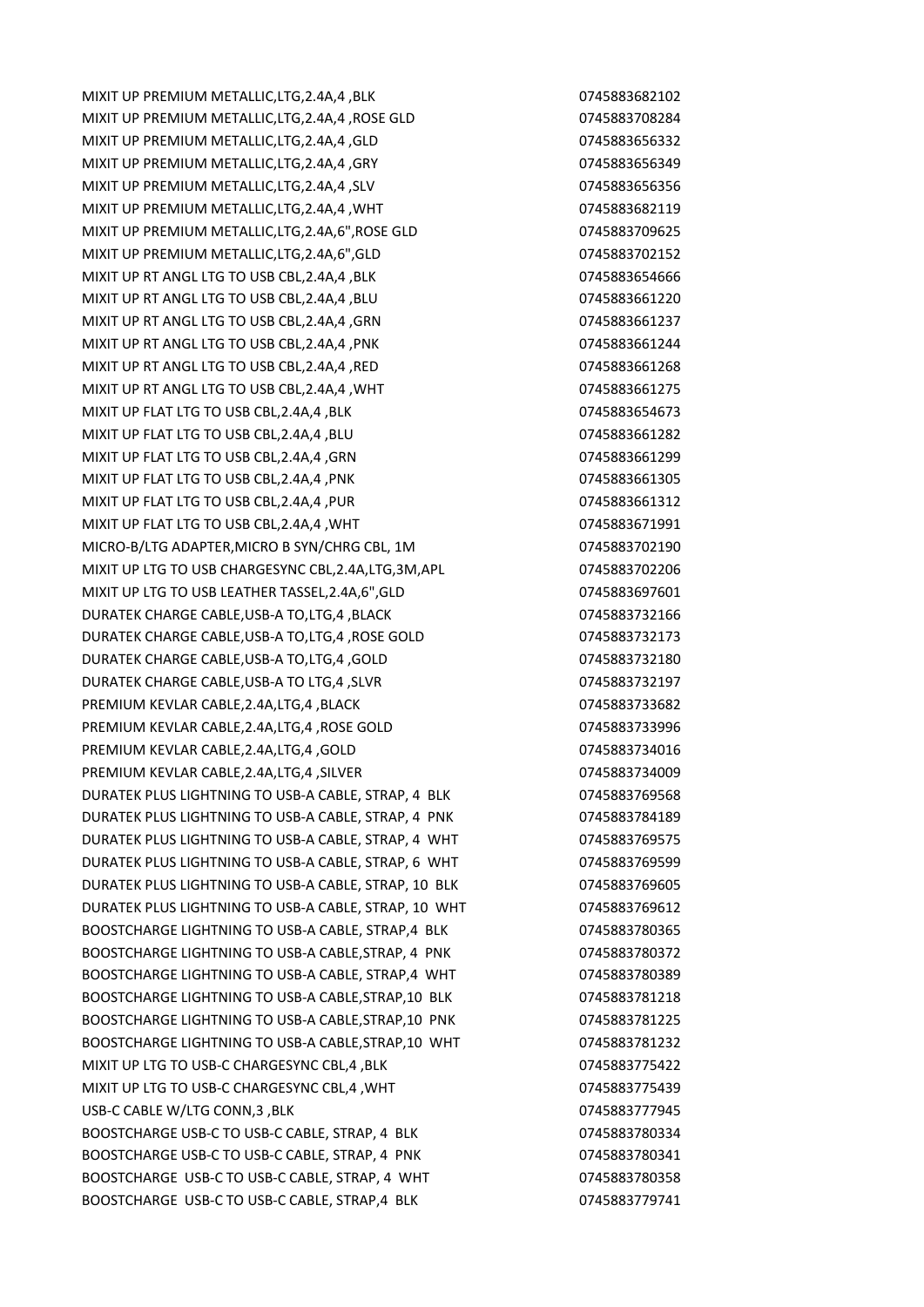BOOSTCHARGE USB-C TO USB-C CABLE, STRAP, 4 PNK 0745883779758 BOOSTCHARGE USB-C TO USB-C CABLE,STRAP,4 WHT 0745883779765 DURATEK PLUS LIGHTNING TO USB-C CABLE, 4, BLK 0745883775484 DURATEK PLUS LIGHTNING TO USB-C CABLE,4, PNK 0745883784561 DURATEK PLUS LIGHTNING TO USB-C CABLE,4 ,WHT 0745883775477 BOOSTCHARGE LTG TO USB-C CABLE, STRAP, 4, BLK 0745883780426 BOOSTCHARGE LTG TO USB-C CABLE, STRAP, 4 , PNK 0745883780433 BOOSTCHARGE LTG TO USB-C CABLE, STRAP, 4, WHT 0745883780440 BOOSTCHARGE LTG TO USB-C CABLE, STRAP, 10 BLK 0745883780457 BOOSTCHARGE LTG TO USB-C CABLE, STRAP, 10 PNK 0745883780464 BOOSTCHARGE LTG TO USB-C CABLE, STRAP, 10 WHT 0745883780471 SMART LED CABLE, C-LTG, BR, 4', WHT 0745883811397 SINGLE USB-A CAR CHARGER 18W QC3, BLK 0745883790418 20W CAR CHARGER W/ LTG TO USB-C CBL, 4 BLK 0745883816675 20W CAR CHARGER W/ LTG TO USB-C CBL,1M BLK + STRAP 0745883820597 20W CAR CHARGER, STANDALONE, BLK
20W CAR CHARGER, STANDALONE, BLK
20W CAR CHARGER, STANDALONE, BLK
20W CAR
20W CAR
20W CAR
20W CAR
20W CAR
20W CAR
20W CAR
20W CAR
20W CAR
20W CAR
20W CAR
20W CAR
20W CAR
20W CAR
20W CAR
20W DUAL USB-A CAR CHARGER 12W X2, BLK 0745883790425 DUAL USB-C CAR CHARGER 18W X2, BLK 0745883790432 32W CAR CHARGER, W/ LTG TO USB-C CBL, 4 BLK 0745883816705 32W CAR CHARGER,W/ LTG TO USB-C CBL,1M BLK + STRAP 0745883820610 32W CAR CHARGER, 20W USB-C, 12W USB-A,BLK 0745883816712 DUAL USB-A CAR CHARGER w/ 1M PVC A-LTG, 24W, BLK 0745883790449 DUAL 24W CAR CHRGR USB-A x2 + 1M BR A-LTG BUNDLE 0745883801497 DUAL USB-A CAR CHARGER w/ 1M PVC A-C, 24W, BLK 0745883790456 24W AC CAR CHARGER W/ 1M BRAID A-C CABLE, STRAP 0745883813506 DUAL USB-A CAR CHARGER w/ 1M PVC A-mUSB, 24W, BLK 0745883790463 MICRO CAR CHGR,2.1A,UNIVERSAL,W/6' A-USBC,BLK 0745883706815 USB-C CAR CHARGER W/USB-C CBL,5V/9V PD,27W,4',BLK 0745883710409 USB-C CAR CHARGER,15W, W/4' USB-C CBL, BLACK 0745883711802 USB-C CAR CHGR,15W WRD CBL 4',5W USB-A PORT,BLK 0745883711819 USB-C CAR CHGR,15W WRD CBL 4',5W USB-A PORT,GRY 0745883769056 USB-C CAR CHGR,15W WRD CBL 4',5W USB-A PORT,BLK 0745883749256 USB-C CAR CHGR,15W WRD CBL 4',10W USB-A PORT,BLK 0745883728084 USB-C AC CHARGER,15W, W/6',USB-C,WHT 0745883715633 USB-C AC CHARGER,15W, W/6',USB-C,WHT 0745883715664 DUAL METALLIC CAR CHG W/USB A-TO-C CBL,24W,4',BLK 0745883738687 USB-C CAR CHARGER W/USB-C CBL,9V/12V PD,27W,4',BLK 0745883738854 QC 3.0 USB-A CAR CHARGER,18W,W/4',USB-A - USB-C,BLK 0745883751921 USB-C CAR CHARGER ,9V/12V PD,27W,BLACK 0745883768301 QC 4+ USB-C CAR CHARGER 27W, 4',USB-C to USB-C,BLK 0745883772575 QC 4.0 27W CAR CHRGR, W/ 1M BRAID USB-C TO C, BLK 0745883813421 18W CAR CHARGER W/ LTG TO USB-C CBL, 4' BLK 0745883781096 18W CAR CHARGER W/ 1M C-LTG BRAID CBL ,BLK,STRAP 0745883814060 18W CAR CHARGER, STANDALONE,BLK 0745883780518 30W CAR CHARGER, W/ LTG TO USB-C CBL, 4' BLK 0745883779871 30W CAR CHARGER, 18W USB-C, 12W USB-A,BLK 0745883780525 iPOD CAR HOLDER \* WHITE 0722868480830 iPOD CAR HOLDER \* WHITE 0722868564349 iPOD CAR HOLDER \* WHITE 0722868489390 IPOD CAR/HOME AUDIO BNDL \* CAR CHRGR/RCA CBL/CST ADP 0722868487464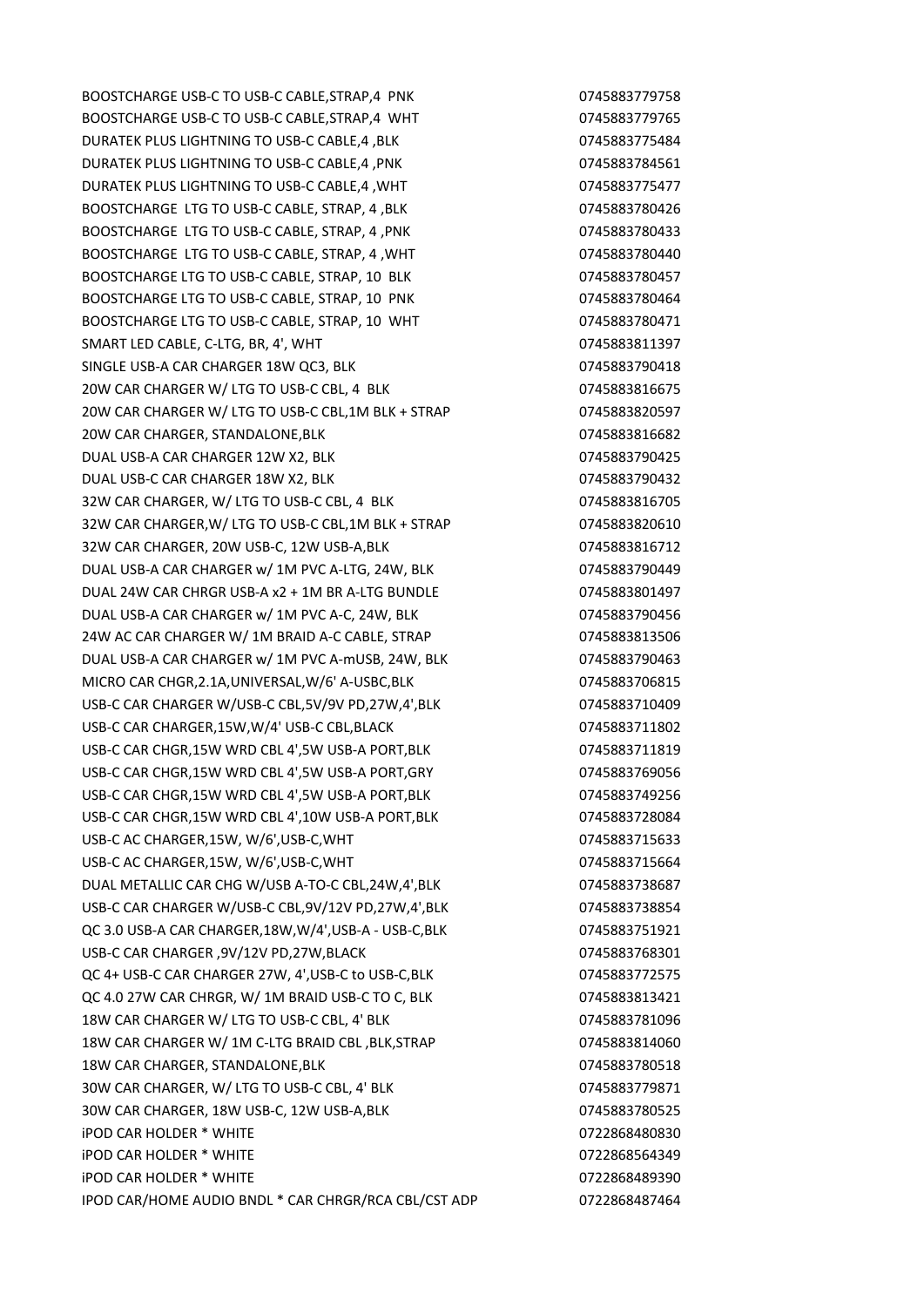IPOD MINI TUNEDOK 0722868530047 MICRO CAR CHRGR 10W\*5V;2.1A 0722868880036 COILED CAR CHARGER,1A,iPHONE/iPOD 0722868873014 COILED CAR CHARGER,2.1A,iPAD/iPHONE/iPOD 0722868877388 SINGLE MICRO CAR CHARGER, UNI, 5V, 1A, BLACK 0722868986400 SINGLE MICRO CAR CHARGER, UNI, 5V, 1A, BLUE 0745883678716 SINGLE MICRO CAR CHARGER, UNI, 5V, 1A, GREEN 0745883678723 SINGLE MICRO CAR CHARGER, UNI, 5V, 1A, PINK 0745883678730 SINGLE MICRO CAR CHARGER, UNI, 5V, 1A, PURPLE 0745883678747 SINGLE MICRO CAR CHARGER,UNI, 5V,1A,RED 0745883678754 SINGLE MICRO CAR CHARGER, UNI, 5V, 1A, WHITE 0722868884706 SINGLE MICRO CAR CHARGER,5V,1A,BLACK 0722868901830 SINGLE MICRO CAR CHARGER, 5V, 1A, BLACK 0722868937686 SINGLE MICRO CAR CHARGER, 5V, 1A, BLACK 0722868937693 SINGLE MICRO CAR CHARGER, 5V, 1A, BLUE 0722868901847 SINGLE MICRO CAR CHARGER, 5V, 1A, BLUE 0722868937709 SINGLE MICRO CAR CHARGER, 5V, 1A, BLUE 0722868937716 SINGLE MICRO CAR CHARGER, 5V, 1A, GREEN 0722868901854 SINGLE MICRO CAR CHARGER, 5V, 1A, GREEN 0722868937723 SINGLE MICRO CAR CHARGER, 5V, 1A, GREEN 0722868937730 SINGLE MICRO CAR CHARGER, 5V, 1A, PINK 0722868901861 SINGLE MICRO CAR CHARGER, 5V, 1A, PINK 0722868937747 SINGLE MICRO CAR CHARGER, 5V, 1A, PINK 0722868937754 SINGLE MICRO CAR CHARGER, 5V, 1A, PURPLE 0722868901878 SINGLE MICRO CAR CHARGER, 5V, 1A, PURPLE 0722868937778 SINGLE MICRO CAR CHARGER, 5V, 1A, PURPLE 0722868937785 SINGLE MICRO CAR CHARGER, 5V, 1A, RED 0722868901885 SINGLE MICRO CAR CHARGER,5V,1A,RED 0722868937792 SINGLE MICRO CAR CHARGER,5V,1A,RED 0722868937808 SINGLE MICRO CAR CHARGER, 5V, 1A, WHITE 0722868901892 SINGLE MICRO CAR CHARGER, 5V, 1A, WHITE 0722868937815 SINGLE MICRO CAR CHARGER, 5V, 1A, WHITE 0722868937822 SINGLE MICRO CAR CHARGER, 5V, 1A, W/4' LTG CBL, BLK 0722868935194 SINGLE MICRO CAR CHARGER,5V,1A,W/4' LTG CBL,WHT 0722868935200 SINGLE MINI CAR CHARGER, 5V, 1A, W/4' LTG CBL, BLK 0722868906194 SINGLE MINI CAR CHARGER,5V,1A,W/4' LTG CBL,WHT 0722868906170 SINGLE MINI CAR CHARGER,5V,1A,W/4' LTG CBL,BLK 0722868975312 DUAL USB CAR CHARGER,5V,2x1A,W/4' LTG CABLE 0722868949085 DUAL USB CAR CHARGER,5V,2x1A,W/4' LTG CABLE 0722868945438 SINGLE MICRO CAR CHARGER, 5V, 1A, BLACK 0722868951354 SINGLE MICRO CAR CHARGER, 5V, 1A, WHITE 0722868951361 SINGLE MICRO CAR CHARGER, 5V, 1A, BLACK 0722868929667 SINGLE MICRO CAR CHARGER, 5V, 1A, BLACK 0722868945827 SINGLE MICRO CAR CHARGER, 5V, 1A, WHITE 0722868929674 SINGLE MICRO CAR CHARGER, 5V, 1A, WHITE 0722868945834 SINGLE MICRO CAR CHARGER,IPHNX,5V,2.1A,BLACK 0745883642243 SINGLE MICRO CAR CHARGER, IPHNX, 5V, 2.1A, BLACK 0722868951378 SINGLE MICRO CAR CHARGER, IPHNX, 5V, 2.1A, WHITE 0722868951385 SINGLE MICRO CAR CHARGER, IPHNX, 5V, 2.1A, BLACK 0722868930540 SINGLE MICRO CAR CHARGER, IPHNX, 5V, 2.1A, BLACK 0722868945841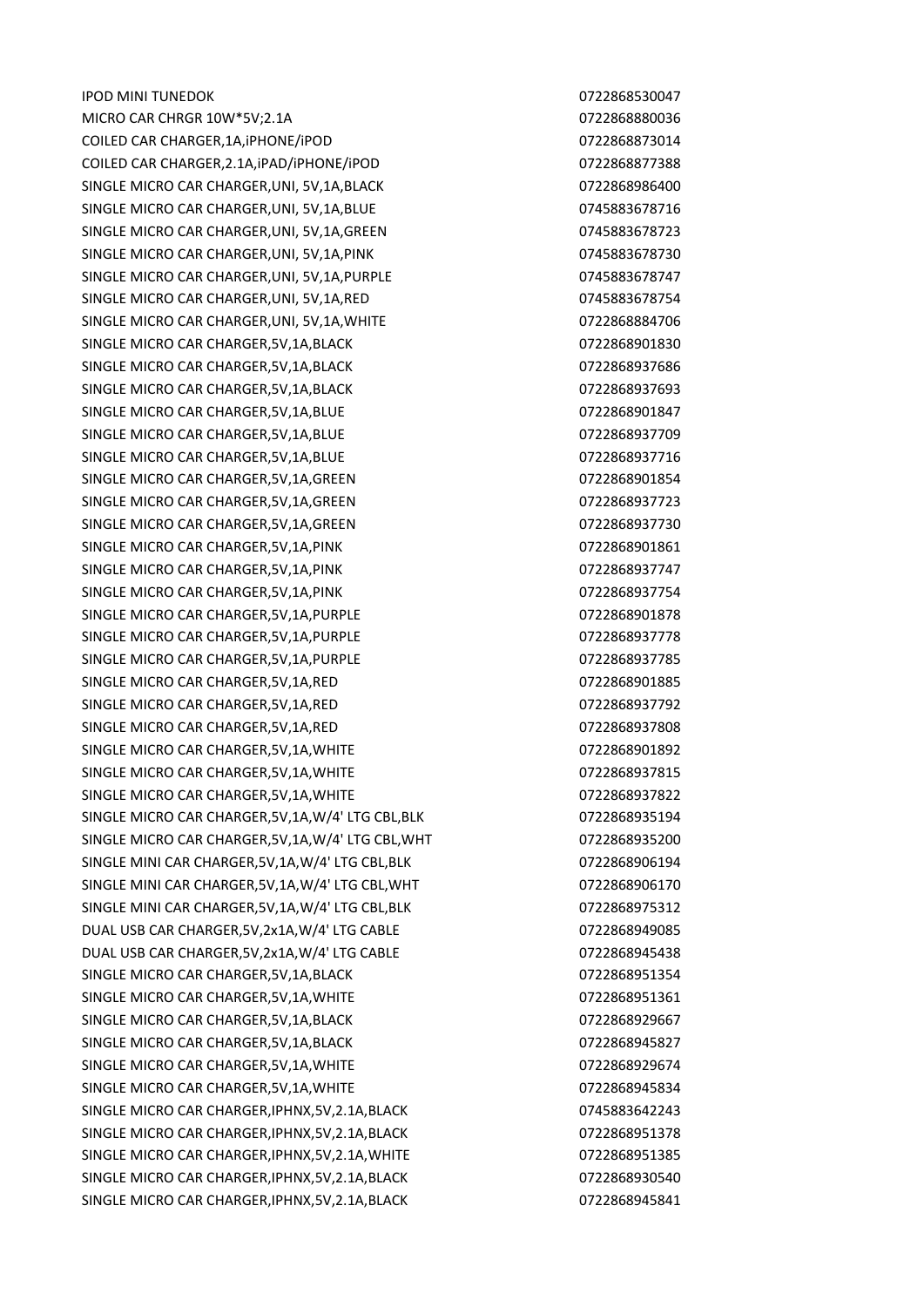SINGLE MICRO CAR CHARGER, JPHNX, 5V, 2.1A, WHITE 0722868930557 SINGLE MICRO CAR CHARGER.IPHNX.5V.2.1A.BLACK 0722868947401 BOOST UP CAR CHARGER,12W,IPAD,BLK 0722868928660 BOOST UP CAR CHARGER, 12W, IPAD, BLU 0745883646340 BOOST UP CAR CHARGER.12W,IPAD,TRD PLD,BLK 0745883698868868 BOOST UP CAR CHARGER,12W,IPAD,GRN 0745883646357 BOOST UP CAR CHARGER, 12W, IPAD, PNK 0745883646364 BOOST UP CAR CHARGER.12W,IPAD,PNK 0745883715794 BOOST UP CAR CHARGER,12W,IPAD,PUR 0745883646371 BOOST UP CAR CHARGER,12W,IPAD,RED 0745883646388 BOOST UP CAR CHARGER, 12W, IPAD, WHT 0722868995372 SINGLE MICRO CAR CHGR,5V,2.1A\*10W 0745883642717 SINGLE MICRO CAR CHGR,5V,2.1A\*10W 0722868930601 DUAL CAR CHARGER WITH LTG TO USB CBL, 2x10W, 4', BLK 0722868937440 SINGLE COILED CAR CHGR,5V,1A\*5W;W/4'WRD LTG CBL,BLK 0722868945940 SINGLE COILED CAR CHGR,5V,1A\*5W;W/4'WRD LTG CBL,WHT 0722868945957 SINGLE MINI CAR CHGR,5V,1A\*5W;W/4'WRD LTG CBL,BLK 0722868939031 SINGLE MINI CAR CHGR,5V,1A\*5W;W/4'WRD LTG CBL,WHT 0722868939048 CAR CHARGER W/ WRD LTG CBL,10W\*10W,4',BLK 0722868945469 CAR CHARGER W/ WRD LTG CBL,10W\*10W,4',WHT 0722868945476 CAR CHARGER W/ WRD LTG CBL,10W\*10W,4',BLK 0722868939055 CAR CHARGER W/ WRD LTG CBL,10W\*10W,4',WHT 0722868939062 CAR CHARGER W/ WRD LTG CBL,10W\*10W,4',BLK 0722868947920 CAR CHARGER W/ WRD LTG CBL,10W\*10W,4',WHT 0722868947937 CAR CHARGER W/ WRD LTG CONNECTOR,10W\*10W,4',BLK 0722868945483 CAR CHARGER W/ WRD LTG CONNECTOR,10W\*10W,4',BLK 0722868939079 CAR CHARGER W/ WRD LTG CONNECTOR,10W\*10W,4',BLK 0722868943953 SINGLE MICRO CAR CHGR,5V,1A\*5W;W/4'WRD LTG CBL,BLK 0722868951965 CAR CHARGER WITH LTG TO USB CBL,10W,4',WHT 0722868949139 CAR CHARGER WITH LTG TO USB CBL,10W,4',BLK 0722868937556 CAR CHARGER WITH LTG TO USB CBL,10W,4',WHT 0722868937570 CAR CHARGER WITH LTG TO USB CBL,10W,4',BLK 0722868967423 CAR CHARGER WITH LTG TO USB CBL,10W,4',BLK 0722868963630 CAR CHARGER WITH LTG TO USB CBL,10W,4',BLK 0722868963647 CAR CHARGER WITH LTG TO USB CBL.10W.4'.BLK 0722868946527 CAR CHARGER WITH LTG TO USB CBL,10W,4',WHT 0722868946534 RTRCTBL CAR CHRGR,2.1A,W/ 3' CPTV LTG CBL 0722868939840 MICRO CAR CHRGR,5V,2.1A\*10W;W/4' LTG CBL 0722868945490 MICRO CAR CHRGR,5V,2.1A\*10W;W/4' LTG CBL,BLU 0745883640140 MICRO CAR CHRGR,5V,2.1A\*10W;W/4' LTG CBL,GRN 0745883640157 MICRO CAR CHRGR,5V,2.1A\*10W;W/4' LTG CBL,PNK 0745883640164 MICRO CAR CHRGR,5V,2.1A\*10W;W/4' LTG CBL,PUR 0745883640171 MICRO CAR CHRGR,5V,2.1A\*10W;W/4' LTG CBL,RED 0745883640188 MICRO CAR CHRGR,5V,2.1A\*10W;W/4' LTG CBL,WHT 0745883640195 MICRO CAR CHRGR,5V,2.1A\*10W;W/4' LTG CBL 0722868963654 MICRO CAR CHRGR,5V,2.1A\*10W;W/4' LTG CBL 0722868963661 MICRO CAR CHRGR,5V,2.1A\*10W;W/4' LTG CBL 0722868939871 COILED MINI CAR CHGR,5V,2.1A\*10W;W/4' WRD LTG CBL 0722868957479 COILED MINI CAR CHGR,5V,2.1A\*10W;W/4' WRD LTG CBL 0722868942697 iPHONE DUAL USB CAR CHRGR,2x1A,BLACK 0722868955376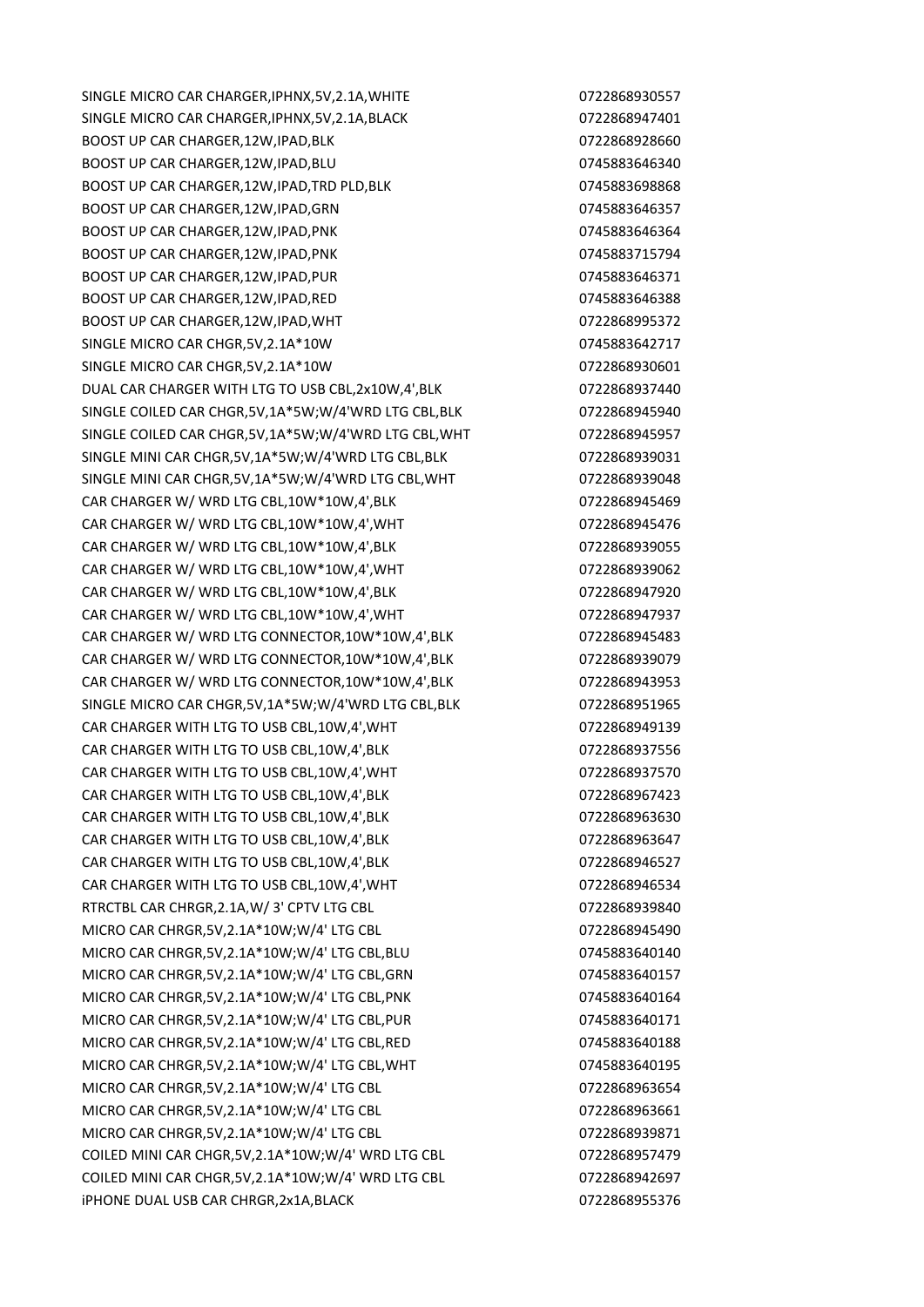DUAL CAR CHARGER,IPAD,2x10W,BLK 0722868953198 BOOST UP COILED CAR CHARGER,12W\*12W,4' WRD LTG,BLK 0722868969120 BOOST UP CAR CHARGER W/ LTG CBL,12W,4',BLK 0722868976883 BOOST UP CAR CHARGER W/ LTG CBL,12W,4',WHT 0745883629435 SINGLE MICRO CAR CHRGR,5V,2.1A,W/4' 30PIN CBL,BLK 0745883640201 SINGLE MICRO CAR CHRGR,5V,2.1A,W/4' 30PIN CBL,BLU 0745883640218 SINGLE MICRO CAR CHRGR,5V,2.1A,W/4' 30PIN CBL,GRN 0745883640225 SINGLE MICRO CAR CHRGR,5V,2.1A,W/4' 30PIN CBL,PNK 0745883640232 SINGLE MICRO CAR CHRGR,5V,2.1A,W/4' 30PIN CBL,PUR 0745883640249 SINGLE MICRO CAR CHRGR,5V,2.1A,W/4' 30PIN CBL,RED 0745883640256 SINGLE MICRO CAR CHRGR,5V,2.1A,W/4' 30PIN CBL,WHT 0745883637676 CLA,W/PASSTHRU,5V,3.4A\*17W;W/4' COIL LTG CBL,BLK 0745883662692 CLA,W/PASSTHRU,5V,3.4A\*17W;W/4 COIL LTG CBL,BLK 0745883668229 METALLIC CAR CHARGER,5V,2.4A,W/4' LTG CBL,BLK 0745883699995 METALLIC CAR CHARGER,5V,2.4A,W/4' LTG CBL,ROSE GOLD 0745883708635 METALLIC CAR CHARGER,5V,2.4A,W/4' LTG CBL,GLD 0745883700004 METALLIC CAR CHARGER,5V,2.4A,W/4' LTG CBL,GRY 0745883700011 METALLIC CAR CHARGER, 5V, 2.4A, W/4' LTG CBL, SILVER 0745883719822 SINGLE CAR CHGR,5V,2.1A\*10W, BLACK 0745883705825 DUAL METALLIC CAR CHG W/LTG CBL, 24W, 4', BLK 0745883738694 TUNECAST III FM TRNSMTTR \* 3.5mm UNIVERSAL 0722868594773 TUNECAST III FM TRNSMTTR \* 3.5mm UNIVERSAL 0722868625019 MICRO USB CLA; 5V; 1A; MICRO-USB CBL 4' 0722868813959 GALAXY TAB MICRO CLA: 2.1A:CHARGE/SYNC CBL 3' 0722868814642 CAR AUDIO CONNECT AUX 0722868823996 BLUETOOTH IN-CAR ADAPTER, SGALAXY **CONTRACTED ASSESS** 1984 MICRO USB CLA;5V;1A;MICRO-USB CBL 3' 0722868832011 MICRO USB CLA;5V;1A;MICRO-USB CBL 3' 0722868863336 MICRO USB CLA;5V;1A;MICRO-USB CBL 3' 0722868892039 UNIVERSAL CAR CHARGER W/ MICRO USB CBL,10W,4',BLK 0722868986899 UNIVERSAL CAR CHARGER W/ MICRO USB CBL,10W,4',BLK 0745883657919 SINGLE MICRO CAR CHARGER, UNIVERSAL, 5V, 2.1A, BLACK 0722868986905 SINGLE MICRO CAR CHARGER, UNIVERSAL, 5V, 2.1A, WHITE 0722868994344 MICRO CAR CHGR,1A,UNIVERSAL,W/4' MICROUSB CBL,BLK 0722868995310 SINGLE MICRO CAR CHARGER, UNIVERSAL, 5V, 2.4A, BLACK 07 0722868998519 SINGLE MICRO CAR CHARGER,UNIVERSAL,5V,2.4A,ROSE GOLD 0745883708550 SINGLE MICRO CAR CHARGER,UNIVERSAL,5V,2.4A,ROSE GOLD 0745883708833 SINGLE MICRO CAR CHARGER,UNIVERSAL,5V,2.4A,GOLD 0745883682508 SINGLE MICRO CAR CHARGER, UNIVERSAL, 5V, 2.4A, GOLD 0745883689736 SINGLE MICRO CAR CHARGER, UNIVERSAL, 5V, 2.4A, GRAY 0745883682515 SINGLE MICRO CAR CHARGER, UNIVERSAL, 5V, 2.4A, SILVER 0745883682522 SINGLE MICRO CAR CHARGER, UNIVERSAL, 5V, 2.4A, SILVER 0745883689743 SINGLE MICRO CAR CHARGER, UNIVERSAL, 5V, 2.4A, WHITE 0722868998526 DUAL USB CAR CHARGER,2x2.1A,W/4' MICROUSB CBL,BLK 0745883640331 MICRO CAR CHRGR,5V,2.1A,10W;W/3'USB 3/MICROB CBL 0745883653218 MICRO CAR CHGR,2.4A,UNIVERSAL,W/4' MCROUSB CBL,BLK 0745883662289 CAR CHARGER FOR ANDROID PHONE/TABLET,17W,4',BLK 0745883662708 CAR CHARGER FOR ANDROID PHONE/TABLET,17W,4',BLK 0745883668236 MICRO CAR CHG,2.1A,UNIV,W/4' ABS MICROUSB CBL,BLK 0745883663675 DUAL METALLIC CAR CHARGER,UNIVERSAL,24W,BLACK 0745883670130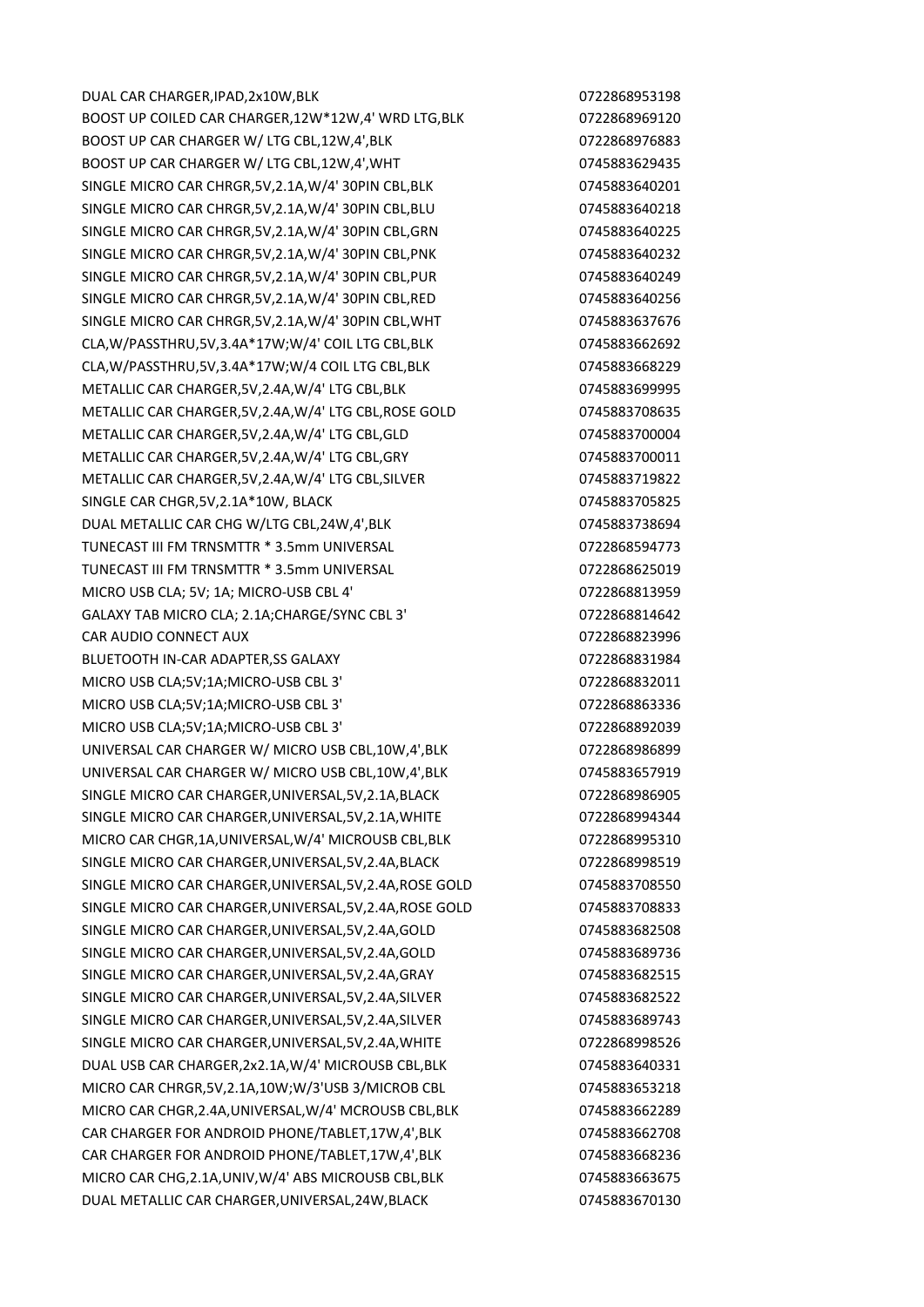DUAL METALLIC CAR CHG W/M-USB CBL,24W,4',BLK 0745883670802 4-PORT PASSENGER CAR CHARGER,36W,6',BLK 0745883673940 BATTERY PACK,9000MAH 0745883640683 10K POWER BANK, 18W PD USBC IN/OUT, USBA OUT 0745883797295 10K POWER BANK,18W PD USBC IN/OUT,USBA OUT,RGD 0745883799770 10K POWER BANK, 18W PD USBC IN/OUT, USBA OUT 0745883797301 20K POWER BANK, 30W PD USBC IN/OUT, USBA OUT, BLK 0745883797622 20K POWER BANK, 30W PD USBC IN/OUT, USBA OUT, WHT 0745883797639 20K POWER BANK, 15W USBC IN, USBA OUT, BLK 0745883797318 20K POWER BANK, 15W USBC IN, USBA OUT, WHT 0745883797325 5K POWER BANK, 12W USBC IN, USBA OUT, BLK 0745883797561 5K POWER BANK, 12W USBC IN, USBA OUT, RGD 0745883799787 5K POWER BANK, 12W USBC IN, USBA OUT, WHT 0745883797554 10K WOW PROMOTION POWER BANK, BLUE **10K WOW PROMOTION** 10K WOW PROMOTION POWER BANK,PINK 0745883807710 10K PD POWER BANK WITH INTEGRATED CABLES,BLACK 0745883815371 10K PD POWER BANK WITH INTEGRATED CABLES,BLUE 0745883815388 10K POWER BANK FOR PROMOTION,BLACK 0745883821952 10K POWER BANK FOR PROMOTION - BLUE 0745883823499 10K POWER BANK FOR PROMOTION - ROSE GOLD 0745883823505 10K POWER BANK FOR PROMOTION. WHITE **10K POWER BANK FOR PROMOTION**, WHITE 20K POWER BANK, USB-A & C 15W, BLACK 0745883837694 20K POWER BANK, USB-A & C 15W, BLUE 0745883837700 20K POWER BANK, USB-A & C 15W, ROSE GOLD 0745883837717 MAGNETIC PORTABLE WIRELESS CHARGER, BLACK **CHARGER** 0745883822393 MAGNETIC PORTABLE WIRELESS CHARGER, WHITE 0745883821624 MAGNETIC WIRELESS POWER BANK, BLACK CONTROL CONTROL CONTROL CONTROL DESCRIPTION OF A 245883822409 MAGNETIC WIRELESS POWER BANK, WHITE **CONSERVANCE CONSERVANCE CONSERVANCE** O745883821631 PROTECT AND POWER, BLACK, MASS 0745883799152 PROTECT AND POWER, BLACK, XBOX 0745883799176 POWER PACK 6600, W/MICROUSB AND USB-C CBL, GOLD 0745883708123 POWER PACK 6600, W/MICROUSB AND USB-C CBL, GRAY 0745883708130 POWER PACK 6600, W/MICROUSB AND USB-C CBL, SLVR 0745883708147 POCKET POWER, 5K, W/MICROUSB/USB CBL, BLK 0745883738328 POCKET POWER, 5K, W/USBC/MICROUSB/USB CBL, BLK 60745883751389 POCKET POWER, 5K, W/MICROUSB/USB CBL, RS G 0745883738335 POCKET POWER, 5K,W/USBC/MICROUSB/USB CBL,ROSE GOLD 0745883751396 POWER PACK 5000, W/MICROUSB/USB CBL, GRY **CHALL CONSTRANT CONTROLS 20145883738342** POCKET POWER, 5K, W/MICROUSB/USB CBL, SLV 0745883739608 POCKET POWER, 10K, W/MICROUSB CBL,BLK 0745883738359 POCKET POWER, 10K, W/MICROUSB CBL,RS GLD 0745883738366 POWER PACK 10000, W/MICROUSB/USB CBL,GRY **CHALL COMPUTER 10000**, W/MICROUSB POCKET POWER, 10K, W/MICROUSB CBL,SLV 0745883739615 POWER PACK 15000,W/MICROUSB/USB CBL,BLK 0745883738380 POWER PACK 15000, W/MICROUSB/USB CBL,RS GLD 0745883738397 POWER PACK 15000,W/MICROUSB/USB CBL,GRY 0745883738403 POCKET POWER, 5K, W/LTG/USB CBL, BLK 0745883751310 POCKET POWER, 10K, W/LTG/USB CBL, BLK 0745883751327 POCKET POWER, 15K, W/LTG/USB CBL, BLK 0745883751334 POCKET POWER, 10K, W/MICROUSB/USB CBL, BLK 0745883751631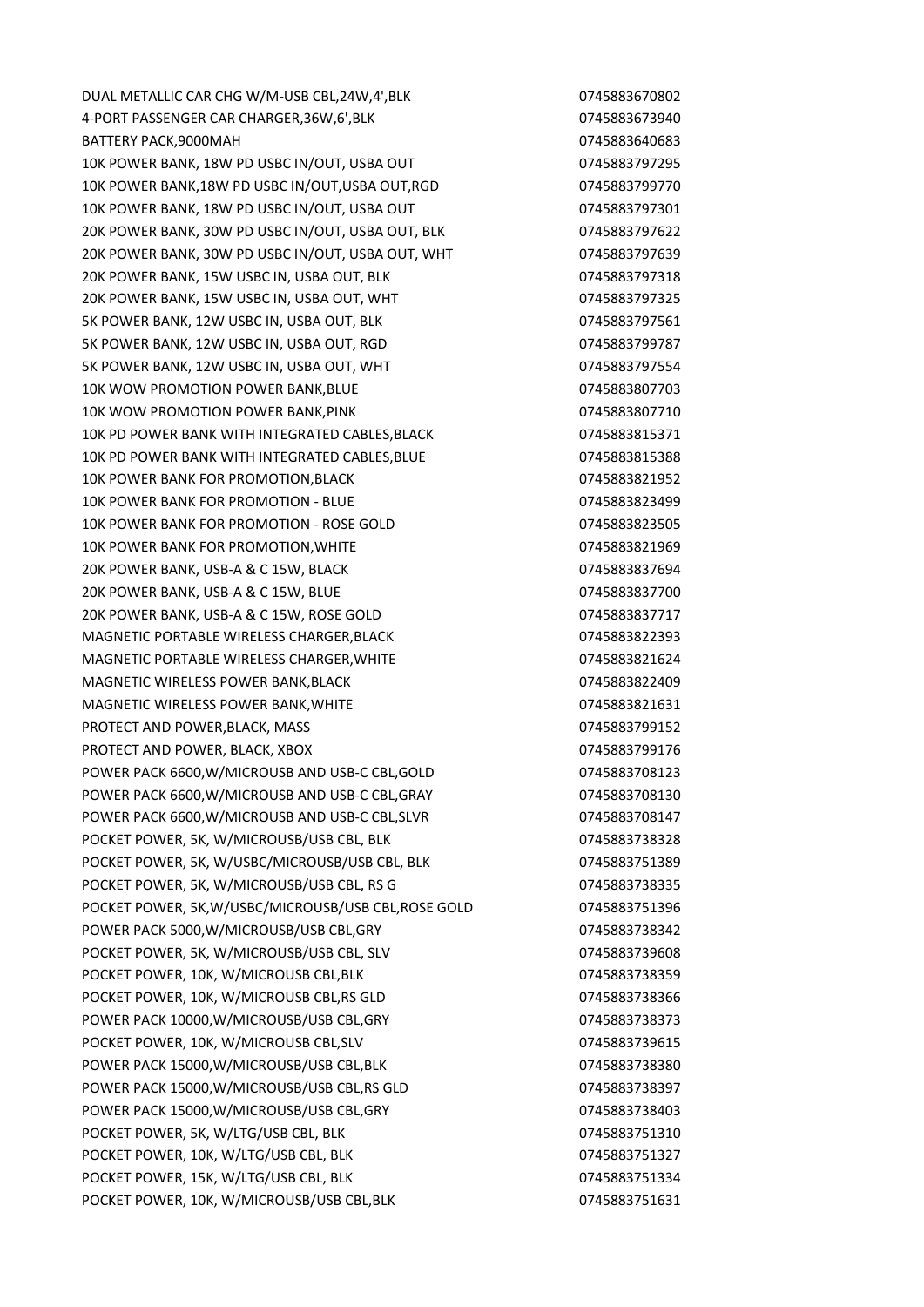POCKET POWER, 10K, W/MICROUSB CBL,RS,GLD 0745883751655 POCKET POWER, 10K, W/MICROUSB CBL, SLV 0745883751679 WW,POWER BANK,5K,USBA,LTG INPUT,BLACK **CHANGE 1889** 0745883766055 WW,POWER BANK,5K,USB,LTG INPUT,BLACK 0745883770700 WW,POWER BANK,5K,USBA,LTG INPUT,WHITE **CHANGE 1889** 0745883766062 WW,POWER BANK,10K,USB,LTG INPUT,BLACK 0745883766079 WW,POWER BANK,10K,USB,LTG INPUT,BLACK **CHANGE 1889** 0745883770694 WW,POWER BANK,10K,USB,LTG INPUT,WHITE 0745883766086 POCKET POWER, 10K, USBA QC 3.0, USBC, BLACK 0745883756070 POCKET POWER, 10K, USBA QC 3.0, USBC, PINK 0745883761654 MASS RETAIL-20K POWER BANK,USB-C 30W,USB-A 12W BLK 0745883763238 WW,POWER BANK, 5K,USBA/LTG INPUT,CBL,BLK 0745883764808 WW.POWER BANK, 5K,USBA/LTG INPUT.CBL,WHITE 0745883764822 WW,POWER BANK, 10K,2USBA/LTG INPUT,CBL,BLCK 0745883764839 WW,POWER BANK, 10K,2USBA/LTG INPUT,CBL,WHITE 0745883764846 10K POWER BANK,15W USB-C IN/OUT,MICROUSB IN,USB-A OUT 0745883797660 10K POWER BANK,15W USB-C I/O,MUSB IN,USB-A OUT,RGD 0745883799794 10K POWER BANK,15W USB-C IN/OUT,MICROUSB IN,USB-A OUT 0745883797677 MIXIT UP POWER PACK 4000, mUSB/USB CBL, BLK 0745883685158 MIXIT UP POWER PACK 4000, mUSB/USB CBL, BLK 0745883725243 MIXIT UP POWER PACK 4000,mUSB/USB CBL,BLU 0745883685295 MIXIT UP POWER PACK 4000,mUSB/USB CBL,GNGHM,CRM 0745883698875 MIXIT UP POWER PACK 4000,mUSB/USB CBL,PLAID,BLK 0745883698882 MIXIT UP POWER PACK 4000.mUSB/USB CBL.GRN 0745883685301 MIXIT UP POWER PACK 4000, mUSB/USB CBL, PNK 0745883685318 MIXIT UP POWER PACK 4000,mUSB/USB CBL,RED 0745883685325 POWER PACK 2000, W/MICROUSB/USB CBL, BLACK **CHACK CONTROLS 2000**, 0745883685165 POWER PACK 2000, W/MICROUSB/USB CBL, BLACK CHANGE 0745883725250 MIXIT UP POWER PACK 6600,mUSB/USB CBL,C00 0745883708659 MIXIT UP POWER PACK 6600,mUSB/USB CBL,GLD 0745883692736 MIXIT UP POWER PACK 6600,mUSB/USB CBL,GRY 0745883692743 MIXIT UP POWER PACK 6600, mUSB/USB CBL, SLV 0745883692750 POWER PACK 6000, W/MICROUSB AND LTG CBL, ROSE GOLD 0745883708642 POWER PACK 6000,W/MICROUSB AND LIGHTNING CBL,GOLD 0745883697069 POWER PACK 6000.W/MICROUSB AND LIGHTNING CBL,GRAY 0745883697076 POWER PACK 6000, W/MICROUSB AND LIGHTNING CBL, SLVR 0745883697083 POWER PACK 10000,W/MICROUSB AND LIGHTNING CBL,GOLD 0745883697090 POWER PACK 10000, W/MICROUSB AND LIGHTNING CBL, GRAY 0745883697106 POWER PACK 10000, W/MICROUSB AND LIGHTNING CBL, SLVR 0745883697113 MICRO AC CHGR,2.1A,UNIVERSAL,W/6' A-USBC,BLK 0745883706785 USB-C AC CHARGER,15W, W/5',USB-C,WHT 0745883728305 HOME CHARGER W/ WIRED MICROUSB CBL,12W,6',WHT 0745883719952 USB-C AC CHG, 5/9/12/15V PD,45W,W/6' USB-C CBL,SLV 0745883720699 USB-C/USB-A DUAL AC CHARGER, 27W, SLV CHARGER, 27W, SLV QI FAST WIRELESS CHARGING PAD,15W,SLV 0745883725328 QC 3.0 USB-A AC CHARGER,18W, W/4',USB-A TO USB-C,SLV 0745883751969 QC 3.0 USB-A AC CHARGER,18W, W/4',USB-A TO USB-C,SLV 0745883752010 QC 3.0 USB-A AC CHARGER,18W, W/4',USB-A TO USB-C,SLV 0745883752027 QC 3.0 USB-A AC CHARGER,18W, W/4',USB-A TO USB-C,SLV 0745883752034 DUAL AC CHARGER 24W, SLV 0745883763344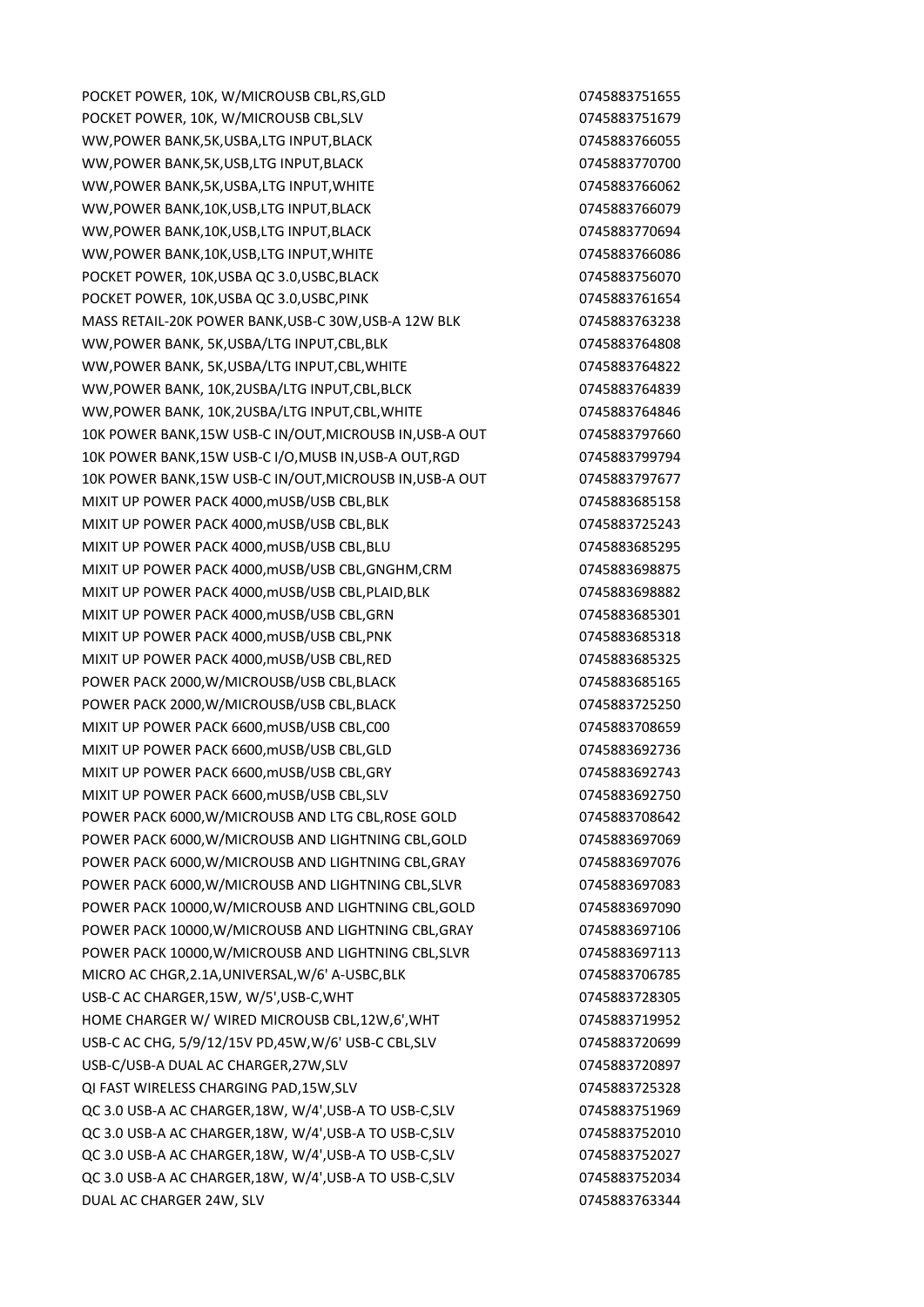USB-C AC CHARGER,27W,SLV 0745883760633 USB-C AC CHARGER,27W,SLV 0745883760657 USB-C AC CHARGER,27W,SLV 0745883760640 USB-C + USB-A AC CHARGER, 27W + 12W, SLV 0745883760671 USB-C + USB-A AC CHARGER,27W + 12W,SLV 0745883760695 USB-C + USB-A AC CHARGER,27W + 12W,SLV 0745883760688 QC 4+ USB-C AC CHARGER 27W, 4',USB-C to USB-C, SLV 0745883772551 18W AC CHARGER, HARDWIRED, 4', WHT 0745883780662 18W AC CHARGER W/ LTG TO USB-C CBL, 4',WHT 0745883780860 18W AC CHARGER, STANDALONE, WHT 0745883780877 30W AC CHARGER, W/ LTG TO USB-C CBL, 4',WHT 0745883781072 30W AC CHARGER, 18W USB-C, 12W USB-A, WHT 0745883781089 SINGLE MINI AC CHRGR, UNI, 5V,1A 0745883634965 SINGLE MINI AC CHRGR, UNI, 5V,1A 0745883704699 SINGLE MINI AC CHRGR, UNI, 5V,1A 0745883775576 MICRO AC CHARGER,5V,1A,W/4' LTG CABLE,BLACK 0722868951729 MICRO AC CHARGER,5V,1A,W/4' LTG CABLE,WHITE 0722868953686 MICRO WALL/CAR CHGR KIT,1A\*5W;W/4' LTG CBL,BLK 0722868953631 MICRO WALL/CAR CHGR KIT,1A\*5W;W/4' LTG CBL,WHT 0722868953624 AC CHRGR W/SWVL,1A\*5W;W/4' LTG CBL,WHT 0722868906200 CHARGER KIT W/ LTG TO USB CBL,10W\*10W,4',BLK 0722868953600 CHARGER KIT W/ LTG TO USB CBL,10W\*10W,4',WHT 0722868945988 BOOST UP HOME CHARGER, 12W, BLK 0722868953440 BOOST UP HOME CHARGER,12W,WHT 0722868953433 BOOST UP HOME CHARGER,12W, WHT 0745883775590 SINGLE MICRO AC CHARGER, 5V, 1A, BLACK **CHARGER, 5V, 1A, BLACK** 0722868935651 SINGLE MICRO AC CHARGER, 5V, 1A, WHITE 0722868947715 SINGLE MICRO AC CHARGER, 5V, 1A, BLACK 0722868947722 SINGLE MICRO AC CHARGER, 5V, 1A, WHITE 0722868947739 SINGLE MICRO AC CHARGER, 5V; 1A WHITE 0722868934845 HOME CHARGER W/ LTG CBL,10W,4',BLK 0722868947746 HOME CHARGER W/ LTG CBL,10W,4',WHT 0722868947753 HOME CHARGER,IPHNX,10W,BLK 0722868935705 HOME CHARGER,IPHNX,10W,BLU 0722868990360 HOME CHARGER,IPHNX,10W,BLU 0722868991220 HOME CHARGER,IPHNX,10W,BLU 0722868991237 HOME CHARGER,IPHNX,10W,GRN 0722868990377 HOME CHARGER,IPHNX,10W,GRN 0722868995631 HOME CHARGER,IPHNX,10W,PNK 0722868990384 HOME CHARGER,IPHNX,10W,PNK 0722868991244 HOME CHARGER,IPHNX,10W,PNK 0722868991251 HOME CHARGER,IPHNX,10W,PUR 0722868990391 HOME CHARGER,IPHNX,10W,PUR 0722868995648 HOME CHARGER,IPHNX,10W,RED 0722868990407 HOME CHARGER,IPHNX,10W,RED 0722868991268 HOME CHARGER,IPHNX,10W,RED 0722868991275 HOME CHARGER,IPHNX,10W,BLK 0722868946114 SINGLE AC CHARGER, 5V, 1A, WHITE 0722868968819 DUAL USB AC CHARGER, 5V, 2.1A, W/ 4' LTG CABLE, WHITE 0722868946008 AC CHRGR W/SWV PLG \* CPTV LTG CHRG SYNC CBLS;4' 0722868940747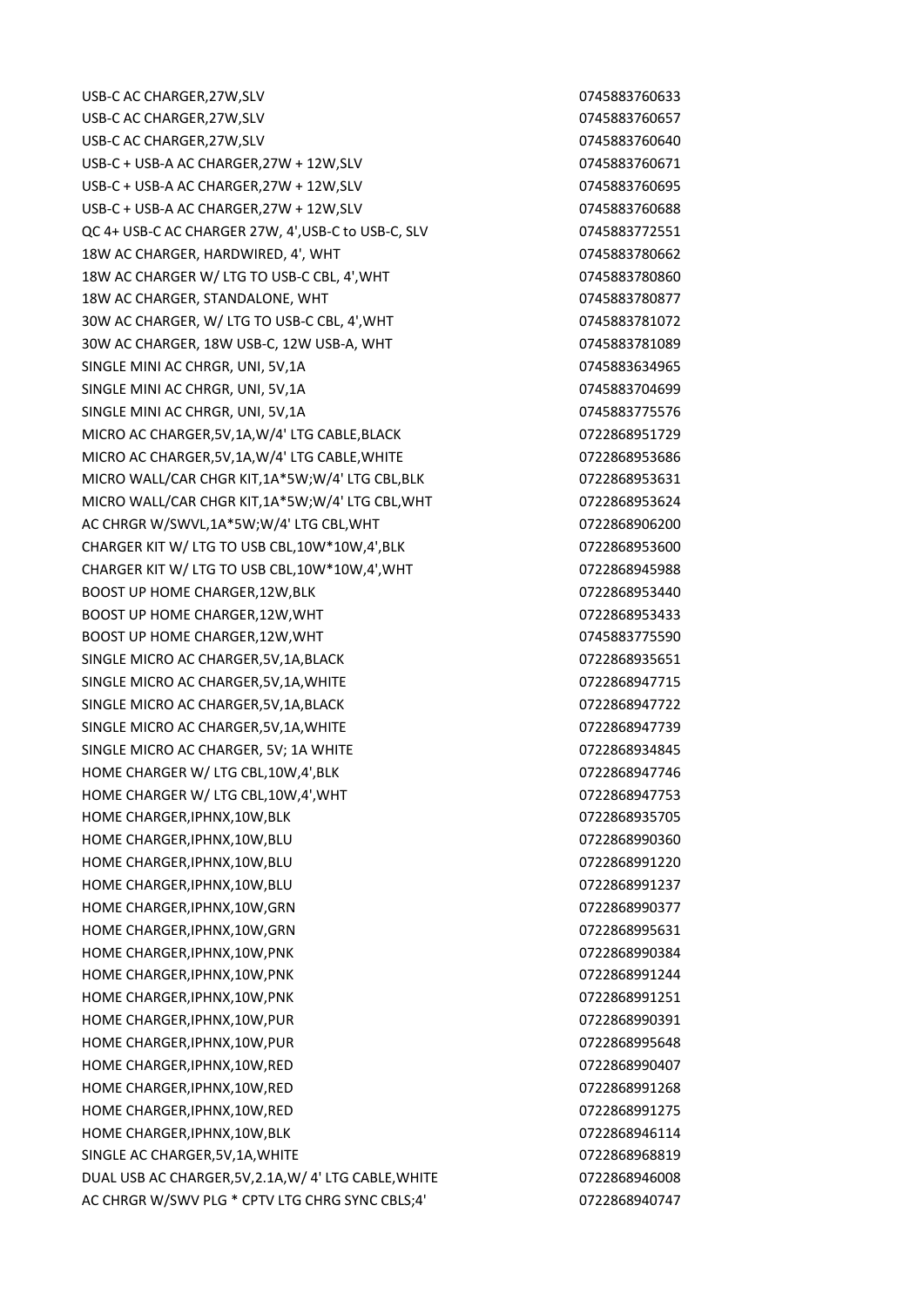AC CHRGR, 2.1A W/4' CPTV LTG CHRG SYNC CBL 0722868940754 MICRO AC CHRGR.5V.1A\*5W;W/4' LTG CBL 0722868940761 MICRO AC CHRGR,5V,1A\*5W;W/4' LTG CBL,BLACK 0722868946022 MICRO AC CHRGR,1A,W/4' CPTV LTG CHRG SYNC CBL,BLK 0722868940778 MICRO AC CHRGR,1A,W/4' CPTV LTG CHRG SYNC CBL,WHT 0722868940785 MICRO AC CHRGR,2.1A,W/3' CPTV LTG CHRG SYNC CBL,BLK 0722868940792 MICRO AC CHRGR,2.1A,W/3' CPTV LTG CHRG SYNC CBL,WHT 0722868940808 RTRCTBL AC CHRGR.2.1A, W/ 3' WRD LTG CBL 0722868951972 MINI AC 2.1A WALL CHARGER FOR IPAD, WHITE 0722868941232 HOME CHARGE W/ USB PORT W/ LTG CBL,10W\*10W,4',WHT 0722868953242 MICRO AC 2.1A WALL CHARGER, WHITE **CHARGER AC 2.1A WALL CHARGER**, WHITE DUAL USB WALL CHRGR, 2X2.1A, WHITE 0722868953204 SINGLE USB AC CHRGR, 5V;1A \*5W;W/4' LTG CBL,WHT 0722868968376 BOOST UP HOME CHARGE W/ LTG TO USB CBL,12W,4',BLK 0745883629428 BOOST UP HOME CHARGE W/ LTG TO USB CBL,12W,4',WHT 0722868977040 SINGLE USB WALL CHRGR 10W,5V,2.1A, WHITE 0722868989784 SINGLE MICRO AC CHARGER,5V,2.1A,W/4' 30PIN CBL,WHT 0745883639731 METALLIC AC CHARGER,5V,2.4A,W/4' LTG CBL,ROSE GOLD 0745883709403 METALLIC AC CHARGER, 5V, 2.4A, W/4' LTG CBL, SILVER 0745883733644 HOME CHARGER W/ WIRED LTG CBL,12W,6',WHT 0745883719907 DUAL AC CHARGER W/LTG CBL,24W,4',SLV 0745883763375 USB-C/PD AC CHARGER W/USB-C TO LTG CBL,18W,4',SLV 0745883776184 USB-C/PD AC CHARGER W/USB-C TO LTG CBL,18W,4',SLV 0745883776214 DUAL AC CHG,18W C/PD+12W USB-A,W/C-LTG CBL,4',SLV 0745883776245 DUAL AC CHG,18W C/PD+12W USB-A,W/C-LTG CBL,4',SLV 0745883776276 USB CHARGER,1OT, WM, ROTATING USB, 2.4A 0745883668748 USB CHARGER,1OT,WM, ROTATING USB, 2.4A 0745883668786 GALAXY TAB AC/DC POWER KIT;30PIN-USB CBL 4';BLK 0722868911211 UNIVRSAL HOME CHARGER W/ MICRO USB CBL,10W,4',WHT 0722868994498 SINGLE MICRO WALL CHARGER, UNIVERSAL, 5V, 2.1A, BLACK 0722868986943 SINGLE MICRO WALL CHARGER, UNIVERSAL, 5V, 2.1A, BLACK 0722868987827 SINGLE MICRO WALL CHARGER,UNIVERSAL,5V,2.1A,WHT 0745883634989 UNIVERSAL HOME CHARGER,5W,W/4' MICROUSB CBL,WHT 0722868995303 SINGLE MICRO WALL CHARGER, UNIVERSAL, 5V, 2.4A, BLACK 0745883684557 SINGLE MICRO WALL CHARGER,UNVRSAL,5V,2.4A,ROSE GLD 0745883708611 SINGLE MICRO WALL CHARGER,UNIVERSAL,5V,2.4A,GOLD 0745883684564 SINGLE MICRO WALL CHARGER, UNIVERSAL, 5V, 2.4A, GRAY 6745883684571 SINGLE MICRO WALL CHARGER, UNIVERSAL, 5V, 2.4A, SILVER 0745883684595 SINGLE MICRO WALL CHARGER, UNIVERSAL, 5V, 2.4A, WHITE 0745883682584 MICRO AC CHGR,2.4A,UNIVERSAL,W/4' MICROUSB CBL,WHT 0745883682614 QI WIRELESS CHARGING PAD 0745883682058 QI WIRELESS CHARGING PAD,NO PSU 0745883630080 AC CHRGR,2.1A\*10W;W/3' USB 3 MICRO B CBL 0745883653225 AC CHRGR,2.1A\*10W;W/3' USB 3 MICRO B CBL 0745883657643 MICRO AC CHGR,2.4A,UNIVERSAL,W/4' MICROUSB CBL,WHT 0745883721627 SINGLE MICRO WALL CHARGER,UNIVERSAL,5V,2.4A,WHITE 0745883722198 AC CHG,2.1A,UNIV,W/4' ABS MICROUSB CBL,WHT 0745883664115 PLUG,FOR WALL CHARGER,CA/JP/PH/TH/TW/US,BLACK 0745883683277 PLUG,FOR WALL CHARGER,CA/JP/PH/TH/TW/US,WHITE 0745883683284 PLUG,FOR WALL CHARGER,HK/MY/SG/UK,BLACK **CHARGER, 1999** 0745883683291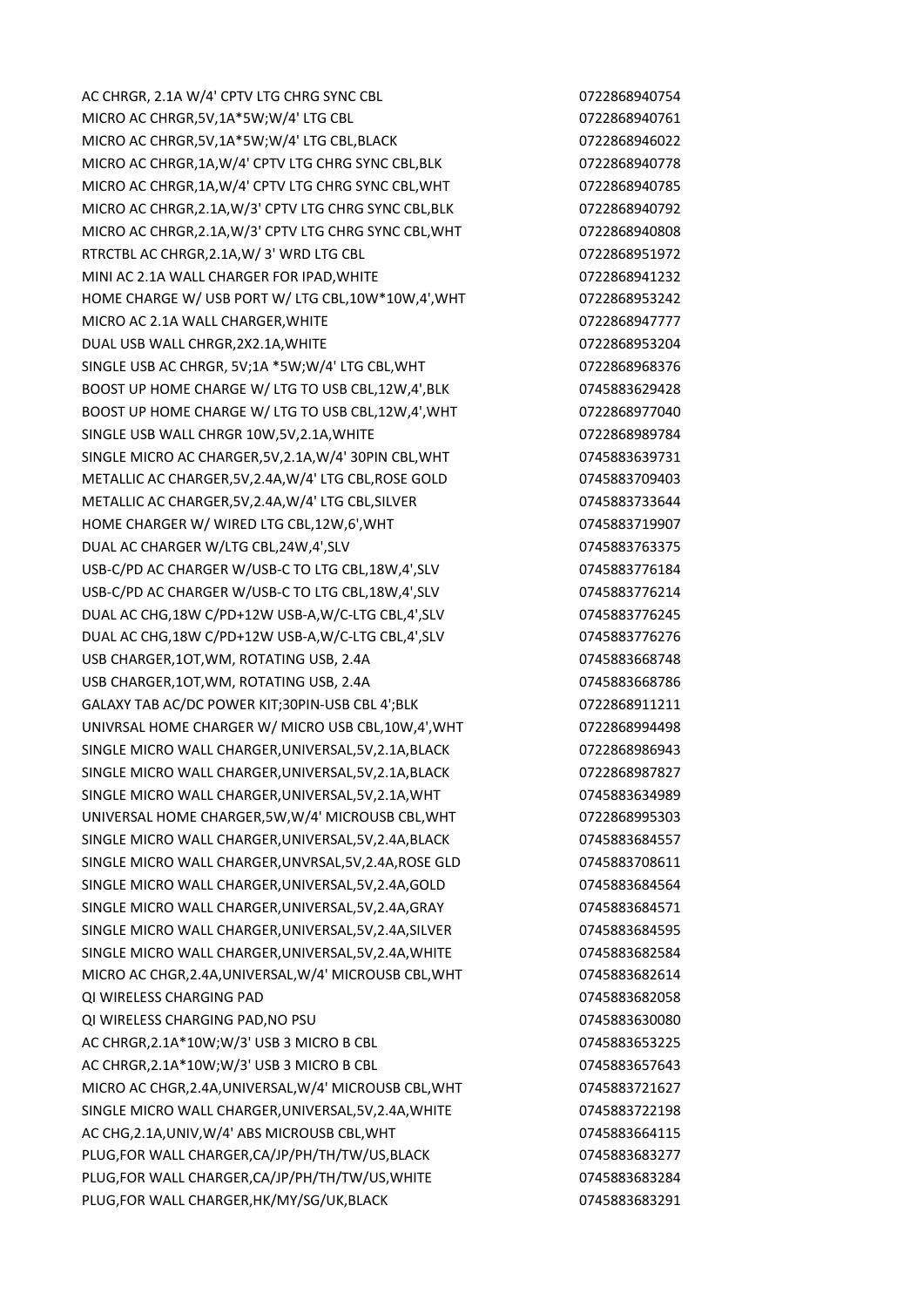PLUG.FOR WALL CHARGER.HK/MY/SG/UK,WHITE 0745883683307 PLUG.FOR WALL CHARGER.AU/NZ.BLACK 0745883683314 PLUG,FOR WALL CHARGER,AU/NZ,WHITE **CHARGER,AU/NZ,WHITE** 0745883683321 PLUG,FOR WALL CHARGER,EU/ME/ID/IN/RU,WHITE 0745883683345 PLUG,FOR WALL CHARGER,CN,WHITE 0745883683369 PLUG,FOR WALL CHARGER,KR,WHITE 0745883683383838383 GLOBAL TRAVEL KIT,CHARGER,UNIVERSAL,12W,WHT 0745883683390 FAMILY ROCKSTAR 4-PORT USB CHG,AC,UNV,26W,10',WHT 0745883698493 FAMILY ROCKSTAR 4-PORT USB CHG,AC,UNV,26W,10',WHT 0745883698530 SINGLE USB AC CHARGER \* iPOD/MINI B CBLS;4' 0722868667323 SINGLE USB AC CHARGER \* iPOD/MINI B CBLS;4' 0722868737231 DUAL USB AC CHARGER \* iPOD/MINI B CBLS;4' 0722868667330 DUAL USB AC CHARGER \* iPOD/MINI B CBLS;4' 0722868737224 DUAL USB AC CHARGER \* iPOD/MINI B CBLS;4' 0722868751619 DUAL USB AC CHARGER \* SHUFL/iPOD/MINI B CBLS;4' 0722868679425 SINGLE USB AC CHARGER \* SHUFL/iPOD/MINI B CBLS;4' 0722868679418 DUAL USB AC CHARGER, 5V,2x1A W/3' iPOD/MINI B CBLS 0722868816387 SINGLE USB WALL CHRGR 10W,5V,2.1A W/4' CHG/SYN CBL 0722868907771 IPOD 5G BUNDLE \* 7067/234/235/068/SYNC CBL 0722868603581 iPOD 5G BUNDLE \* F8Z049-BLK/F8Z115 0722868639856 iPOD 5G BUNDLE \* F8Z075-BLK/F8Z115 0722868639863 iPHONE MICRO AC CHARGER \* 5V; 1A; iPHONE CBL 4' 0722868733103 SINGLE USB-A WALL CHARGER,18W QC3,WHT 0745883793518 SINGLE USB-A WALL CHARGER, 12W, 1M A-LTG, WHT 0745883803194 SINGLE USB-A WALL CHARGER,12W,WHT 0745883793389 20W AC CHARGER W/ LTG TO USB-C CBL, 4 ,WHT 0745883816453 20W AC CHARGER, STANDALONE, WHT 0745883816460 PD 25W PPS USB-C WALL CHARGER 1M PVC C-C CABLE WHT 0745883825059 PD 25W PPS USB-C WALL CHARGER 0745883825066 PD 30W PPS USB-C WALL CHARGER, W/1M PVC C-LTG, WHT 0745883837595 PD 30W PPS USB-C WALL CHARGER, W/1M PVC C-C, WHT 0745883837601 PD 30W PPS USB-C WALL CHARGER, WHT CHARGER, WHICH CHARGER NUMBER 0745883837618 DUAL USB-A WALL CHARGER,12W X2,WHT 0745883793655 DUAL USB-A WALL CHARGER,12W X2,BULK WHT **CHARGER 1999** 0745883797752 DUAL USB-A WALL CHARGER,12W X2,BULK WHT 0745883797769 32W AC CHARGER, W/ LTG TO USB-C CBL, 4 ,WHT 0745883816637 32W AC CHARGER, 20W USB-C, 12W USB-A, WHT 0745883816644 DUAL 20W USB-C WALL CHARGER, PD 40W, WHT 0745883825455 37W USB PD WALL CHARGER WITH PPS, WH 0745883829446 32W AC CHARGER, 20W USB-C, 12W USB-A, WHT 0745883833702 DUAL USB-A WALL CHARGER W/1M PVC A-LTG,24W,WHT 0745883793716 DUAL USB-A WALL CHARGER w/1M PVC A-C,24W,WHT 0745883793778 DUAL USB-A WALL CHARGER w/1M PVC A-mUSB,24W,WHT 0745883793839 30W USB-C CHARGER,GAN,WHT 0745883793891 60W USB-C CHARGER,GAN,WHT 0745883793952 68W USB-C CHARGER,GAN,50C/18C,WHT 0745883794072 98W USB-C CHARGER,GAN,50C/18C/10A/10A,WHT 0745883794256 108W USB-C CHARGER,GAN,4-PORT,WHT,2M CORD 0745883827527 45W DUAL USB-C GAN WALL CHARGER WITH PPS, WH 0745883841073 65W DUAL USB-C GAN WALL CHARGER WITH PPS, WH 0745883840656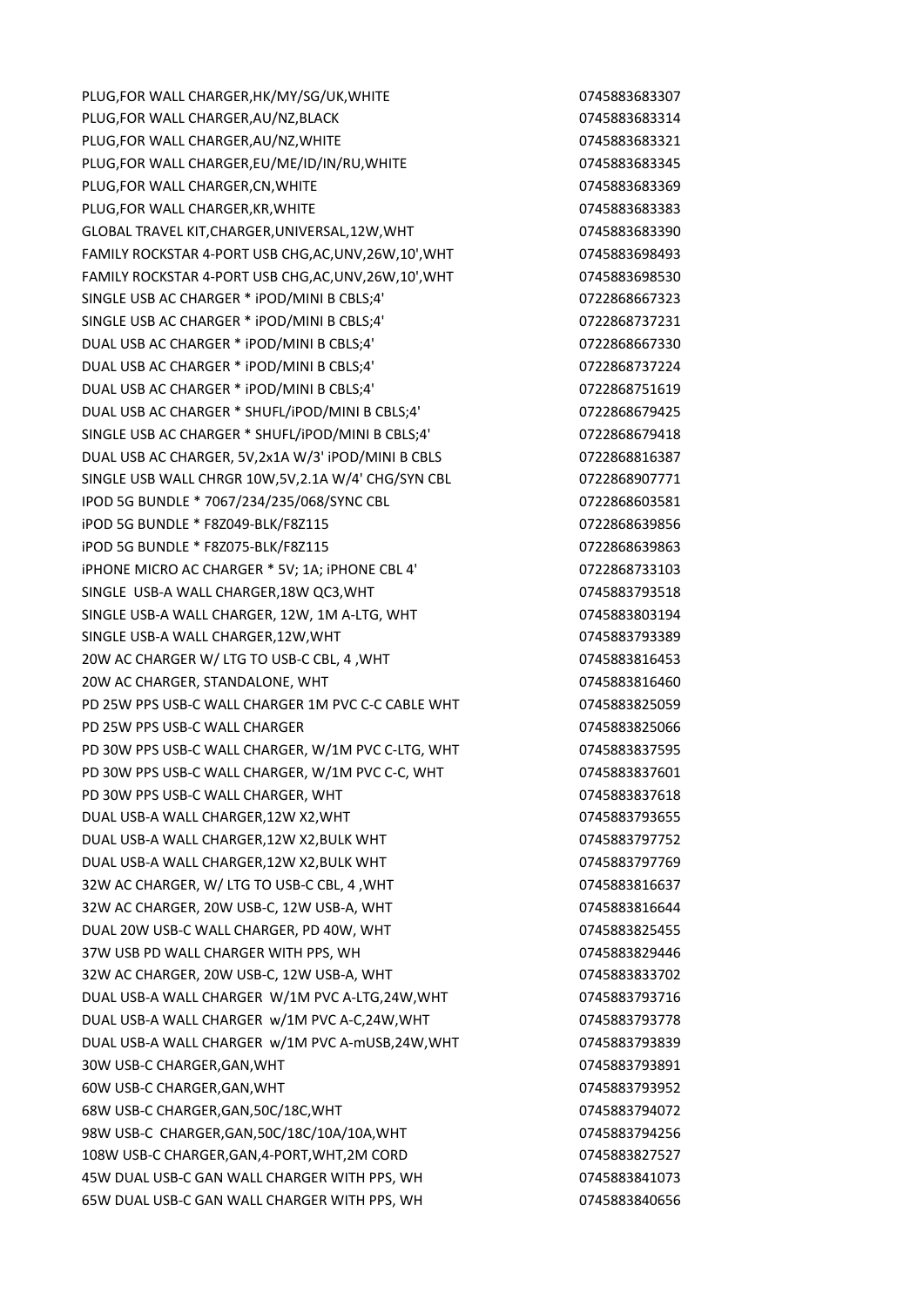KEYCHAIN, PC, BLK 0745883786176 KEYCHAIN, PC, BLUE 0745883786183 KEYCHAIN , PC, PINK 0745883786190 KEYCHAIN, PC, WHITE 0745883786206 STRAP , PC, BLK 0745883786251 STRAP, PC, BLUE 0745883786268 STRAP , PC, PINK 0745883786275 STRAP , PC, WHITE 2002 2003 2004 2004 2004 2004 2004 2012 2023 2034 204 204 204 204 204 205 206 207 208 209 20 COVER/GRIP,TPU/PC,IPH 12 MINI,SF,CLR 0745883827060 COVER/GRIP,TPU/PC,IPH 12 / 12PRO,SF,CLR 0745883827053 COVER/GRIP,TPU/PC,IPH 12 PRO MAX,SF,CLR 0745883827077 COVER/GRIP,TPU/PC,IPH 13 MINI,SF,CLR 0745883840670 COVER/GRIP,TPU/PC,IPH 13,SF,CLR 0745883840687 COVER/GRIP,TPU/PC,IPH 13 PRO,SF,BLUE 0745883841097 COVER/GRIP,TPU/PC,IPH 13 PRO,SF,CLR 0745883840694 COVER/GRIP,TPU/PC,IPH 13 PRO MAX,SF,BLUE 0745883841103 COVER/GRIP,TPU/PC,IPH 13 PRO AMX,SF,CLR 0745883840700 KEYCHAIN, PC, BLACK, 4PK 0745883835522 KEYCHAIN, PC, BLUE, 4PK 0745883836949 KEYCHAIN, PC, BLUE, 2PK 0745883835553 KEYCHAIN, PC, BLACK/WHITE, 2PK 0745883836956 KEYCHAIN, PC, WHITE, 2PK 0745883835560 KEYCHAIN, PC, REFLECTIVE, BLACK 0745883839490 KEYCHAIN, PC, REFLECTIVE, WHITE 0745883839506 KEYCHAIN, PC, REFLECTIVE, BLACK and the control of the control of the control of the control of the control of the control of the control of the control of the control of the control of the control of the control of the co KEYCHAIN, PC, REFLECTIVE, WHITE **CHAIN AREA CONSTRUSS** 0745883839520 KEYCHAIN, PC, BLACK, 3PK, HARD BUNDLE 6 (2008) 2745883835973 KC BLACK, KC WHITE, ST BLACK, 3PK, HARD BUNDLE 6745883835980 KEYCHAIN, PC, BLACK, 3PK, HARD BUNDLE 6 (2008) 274588383836963 KC BLK,KC WHT,ST BLK/WHT,3PK,HARD BUNDLE 6 074588383836970 CARABINER, PC, BLACK 0745883836994 CARABINER, PC, BLUE 0745883837724 CARABINER, PC, GREEN 0745883837007 CARABINER, PC, RED 0745883837014 WIRE CABLE, PC, BLACK 0745883837076 WIRE CABLE, PC, WHITE **CABLE, PC, WHITE** 2004 12:30 12:45883837083 KEYCHAIN, PC, REFLECTIVE, GRAYSCALE, 4PK 0745883841769 CLIP,PC,BLACK 0745883842247 CLIP,PC,DARK GRAY 0745883842933 CLIP,PC,LIGHT GRAY 0745883842940 CLIP,PC,WHITE 0745883842278 CLIP,PC,BLACK 0745883842285 CLIP,PC,DARK GRAY 0745883842957 CLIP,PC,LIGHT GRAY 0745883842964 CLIP, PC, WHITE 2002 0745883842315 SOUNDFORM,TRUE WIRELESS HEADPHONES,BUD,BLACK 0745883792504 SOUNDFORM.TRUE WIRELESS HEADPHONES.BUD.WHITE 0745883792597 SOUNDFORM FREEDOM TRUE WIRELESS EARBUDS BLACK **1998** 0745883823413 SOUNDFORM FREEDOM TRUE WIRELESS EARBUDS WHITE 0745883823437 SOUNDFORM IMMERSE TRUE WIRELESS EARBUDS BLACK 0745883818372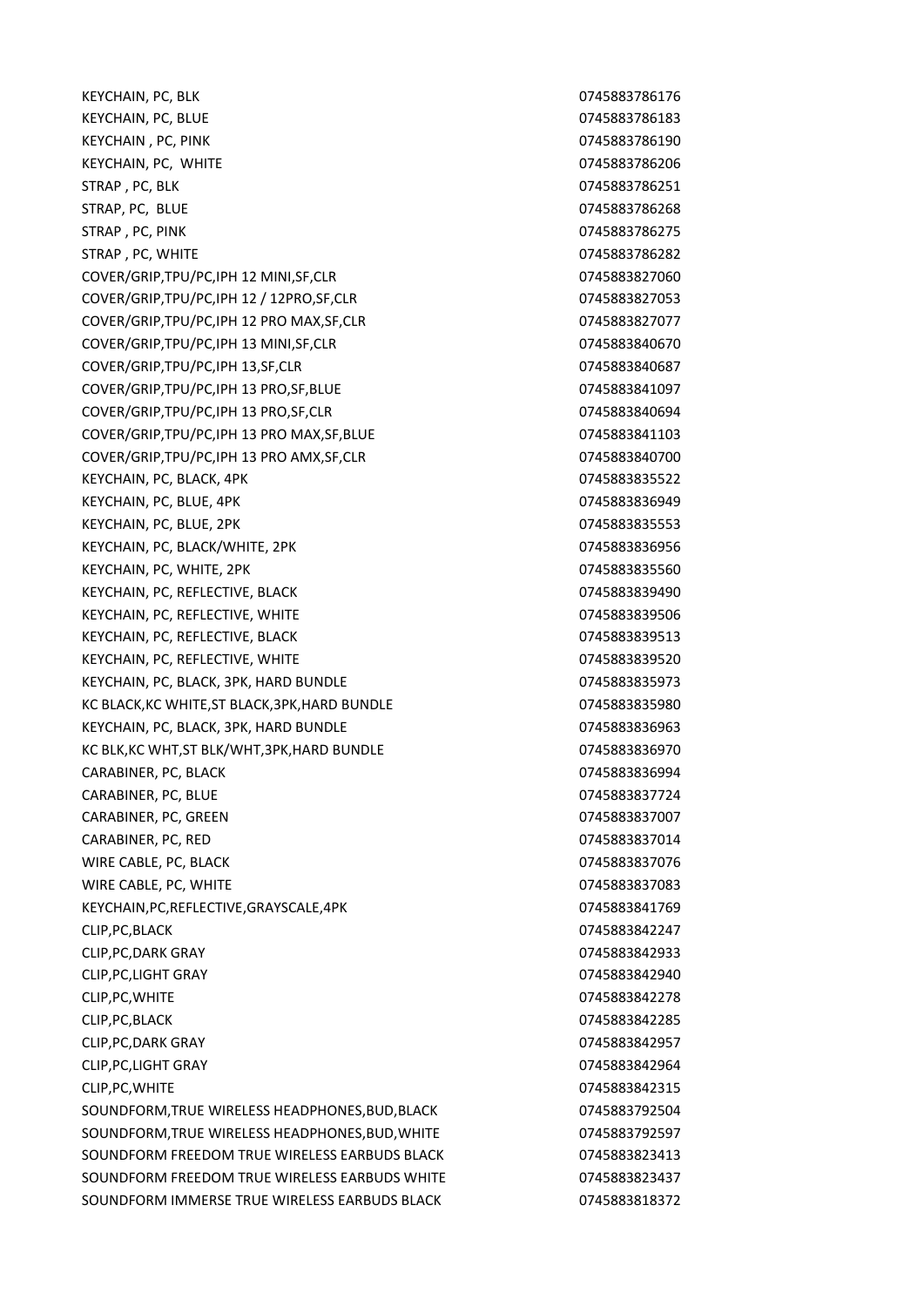SOUNDFORM IMMERSE TRUE WIRELESS EARBUDS WHITE  $0745883818389$ SOUNDFORM IMMERSE TRUE WIRFLESS FARBUDS BLACK **1999 120 1245883822461** SOUNDFORM IMMERSE TRUE WIRELESS EARBUDS WHITE  $0745883822478$ SOUNDFORM RISE TRUE WIRELESS EARBUDS BLACK **CONTROLL 1999** 0745883824908 SOUNDFORM RISE TRUE WIRELESS EARBUDS BLUE 0745883824915 SOUNDFORM RISE TRUE WIRELESS EARBUDS WHITE 0745883824922 SOUNDFORM PLAY TRUE WIRELESS EARBUDS BLACK **CONTROLL 1989** 0745883834723 SOUNDFORM PLAY TRUE WIRELESS FARBUDS BLUE 0745883834730 SOUNDFORM PLAY TRUE WIRELESS EARBUDS PINK **1998** 1999 100745883834754 SOUNDFORM PLAY TRUE WIRELESS EARBUDS WHITE  $0745883834761$ SOUNDFORM FLOW TRUE WIRELESS EARBUDS BLACK **CONTROLL 1999** 0745883834808 SOUNDFORM FLOW TRUE WIRELESS EARBUDS BLUE 0745883834815 SOUNDFORM FLOW TRUE WIRELESS EARBUDS WHITE 0745883834822 SOUNDFORM KIDS HEADPHONES, BLACK **CONSERVERSION CONTROLLY 0745883820283** SOUNDFORM KIDS HEADPHONES, BLUE 0745883820443 SOUNDFORM KIDS HEADPHONES, PINK 0745883820467 SOUNDFORM KIDS HEADPHONES, WHITE **1990 1000 10000 10000 10000 10000 10000** 10000 10000 10000 10000 10000 10000 10000 10000 10000 10000 10000 10000 10000 10000 10000 10000 10000 10000 10000 10000 10000 10000 10000 10000 100 SOUNDFORM KIDS HEADPHONES, BLACK (RETAIL) 0745883820504 SOUNDFORM KIDS HEADPHONES, BLUE (RETAIL) 0745883820528 SOUNDFORM KIDS HEADPHONES, PINK (RETAIL) 0745883820542 SOUNDFORM KIDS HEADPHONES, WHITE (RETAIL) 0745883820566 WIRELESS CHARGER + BT SPEAKER, BLACK 0745883792566 WIRELESS CHARGER + BT SPEAKER, WHITE 0745883792658 SOUNDFORM CONNECT AIRPLAY2 ADAPTER **CONNECT AIRPLAY2** ADAPTER SMART SPEAKER WIRELESS CHARGER BLACK **CHARGER ALSO ARE A CONSTRUSS OF A CONSTRUSS** 0745883783946 SMART SPEAKER WIRELESS CHARGER WHITE **1996 120 ASSESSED AT A 245883783953** AVS SMART SPEAKER + WIRELESS CHARGER,BLACK 0745883807499 AVS SMART SPEAKER + WIRELESS CHARGER, WHITE 0745883807536 LTG,IN-EAR HEADPHONES,BLACK **0745883772728** LTG,IN-EAR HEADPHONES,WHITE 0745883772742 USB-C IN-EAR HEADPHONE BLACK **CONSUMING THE CONSUMING CONSUMING A CONSUMING CONSUMING CONSUMING CONSUMING CONSUMI** USB-C IN-FAR HEADPHONES WHITE 0745883775538 TRUE WIRELESS HEADPHONES, BUD, BLACK CONTROL CONTROL CONTROL CONTROL CONTROL CONTROL CONTROL CONTROL CONTROL COMMUNISTIES SOUNDFORM MOVE TRUE WIRELESS EARBUDS 0745883822027 SOUNDFORM MOVE PLUS TRUE WIRELESS EARBUDS 0745883822034 TRUE WIRELESS HEADPHONES, BUD, BLACK **CHANNES AND REAL CONTROLLY 1999** 0745883810215 BOOSTUP WIRELESS CHG PAD IPHN X IPHN 8 PLUS IPHN 8 0745883746835 BOOSTUP WIRELESS CHG PAD, FAST UNIVERSAL, 10W, BLK 0745883759644 BOOSTUP WIRELESS CHG PAD,FAST UNIVERSAL,10W,WHT 0745883759675 BOOSTUP WIRELESS CHG STAND, FAST UNIVERSAL, 10W, BLK 0745883759996 BOOSTUP WIRELESS CHG STAND,FAST UNIVERSAL,10W,WHT 0745883760022 BOOSTUP WIRELESS CHARGING CAR MOUNT 0745883768707 BOOSTUP UNIVERSAL WIRELESS CHARGING CAR MOUNT 0745883756483 BOOSTUP QI WIRELESS CHARGING PAD,5W,BLACK **CHARGIOS 2014** 0745883768219 BOOSTUP QI WIRELESS CHARGING STAND,5W,BLACK 0745883768257 BOOSTUP WIRELESS CHARGING PAD, FAST APL SMSG, BLK 0745883775187 BOOSTUP WIRELESS CHARGING PAD,FAST APL SMSG,WHT 0745883775194 BOOSTUP WIRELESS CHARGING STAND,FAST APL SMSG,BLK 0745883775323 BOOSTUP WIRELESS CHARGING STAND, FAST APL SMSG, WHT 6745883775330 BOOSTUP QI WIRELESS CHARGING PAD,10W,NO PSU,BLACK 0745883784011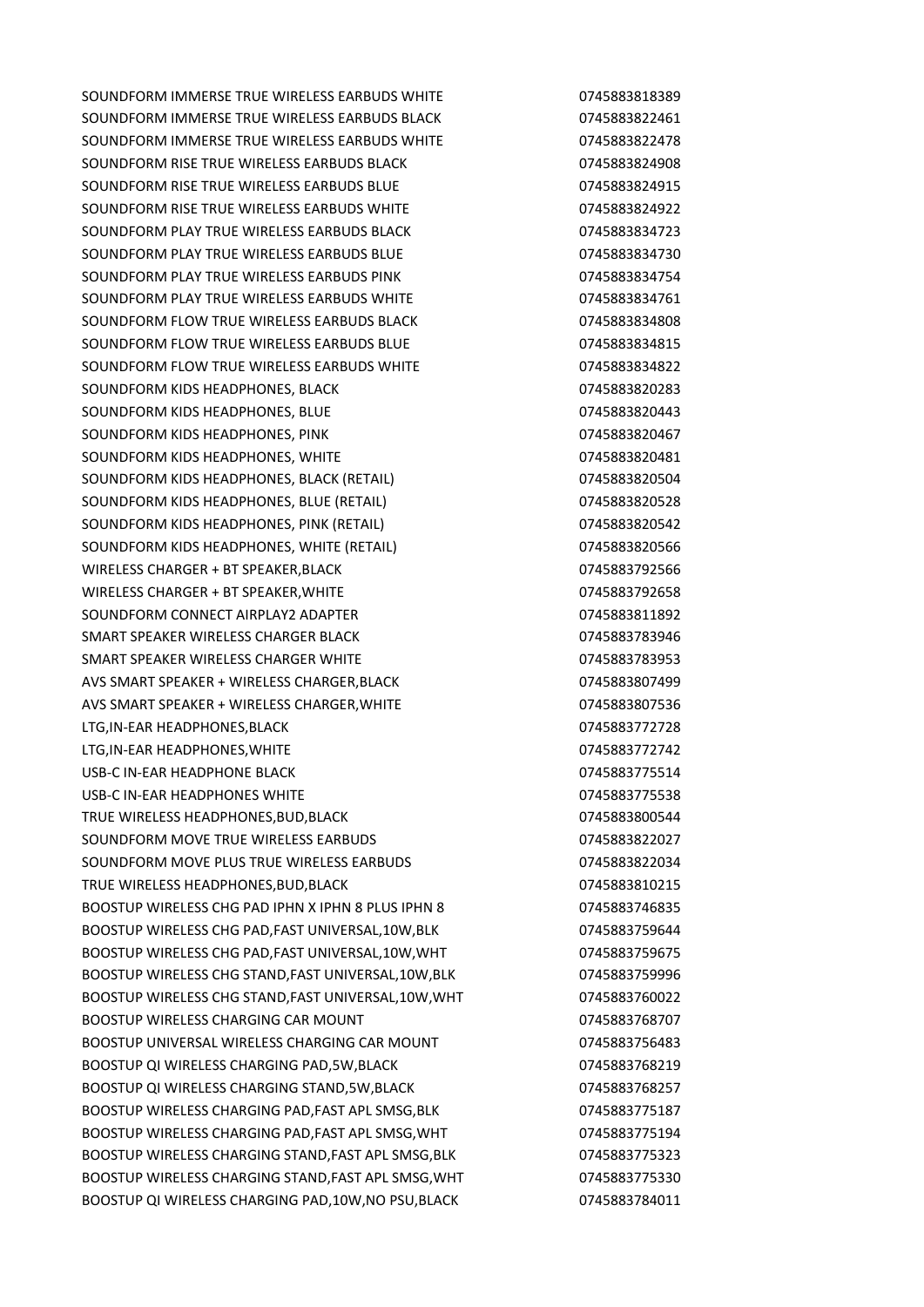BOOSTUP QI WIRELESS CHARGING PAD, 10W, NO PSU, WHITE 0745883776085 PAD.10W.NO-PSU.BLACK 0745883796199 PAD,10W,NO-PSU,WHITE 0745883796205 PAD,10W,PSU,BLACK 0745883794638 PAD.10W.PSU.WHITE 0745883796694 PAD,15W,NO-PSU,BLACK 0745883796212 PAD,15W,NO-PSU,WHITE 0745883796229 PAD.15W.PSU.BLACK 0745883798629 PAD,15W,PSU,WHITE 0745883798636 MAGNET PAD 7.5W, NO PSU, BK 0745883822539 MAGNET PAD 7.5W, NO PSU, WH 0745883822645 MAGNET PAD 7.5W, PSU, BK 0745883822584 MAGNET PAD 7.5W, PSU, WH 0745883822690 STAND,10W,NO-PSU,BLACK 0745883796236 STAND,10W,NO-PSU,WHITE 0745883796243 STAND,10W,PSU,BLACK 0745883795222 STAND,10W,PSU,WHITE 0745883795239 STAND,15W,NO-PSU,BLACK 0745883796250 STAND,15W,NO-PSU,WHITE 0745883796267 STAND,15W,PSU,BLACK 0745883810345 STAND,15W,PSU,WHITE 0745883810352 MAGNET STAND 7.5W, NO PSU, BK 0745883823000 MAGNET STAND 7.5W, NO PSU, WH 0745883823017 MAGNET STAND 7.5W, PSU, BK 0745883823109 MAGNET STAND 7.5W, PSU, WH 0745883823116 EASYCAR,10W,CLA,BLACK 0745883796274 MAGNET CAR WIRELESS, CLA 0745883828739 MAGNET CAR WIRELESS, NO-CLA 0745883828746 STAND/PAD/PUCK,PSU,BLACK 0745883795772 STAND/PAD/PUCK,PSU,WHITE 0745883795789 DUAL PAD,10W,PSU,BLACK 0745883795598 DUAL PAD,10W,PSU,WHITE 0745883795604 DUAL FREE ,10W,PSU,BLACK 0745883810871 DUAL PAD,15W,PSU,BLACK 0745883814329 DUAL PAD,15W,PSU,WHITE 0745883814336 UV SANITIZING WIRELESS CHARGER NO PSU CHARGER NO PSU UV SANITIZING WIRELESS CHARGER **CHARGER** 6745883815616 VALET CHARGE DOCK FOR APPLE WATCH/IPHONE, BLACK **CHARGE 0745883742769** VALET CHARGE DOCK FOR APPLE WATCH/iPHONE,ROSE GOLD 0745883724390 VALET CHARGE DOCK FOR APPLE WATCH/IPHONE, SILVER **CHARGE 0745883701575** WATCH VALET CHARGE DOCK FOR APPLE WATCH, WHITE 0745883704705 VALET CHARGE DOCK FOR APPLE WATCH/iPHONE,PLSTC,BLK 0745883740567 VALET CHARGE DOCK FOR APPLE WATCH/iPHONE,PLSTC,WHT 0745883719716 POWER PACK 6700, W/MICROUSB/4' USB CBL, SILVER 0745883717217 TRAVEL STAND FOR APPLE WATCH **CONSUMING THE CONSUMING CONSUMING A CONSUMING THE CONSUMING OF A CONSUMING THE CONSUMING CONSUMING THE CONSUMING OF A CONSUMING THE CONSUMING OF A CONSUMING OF A CONSUMING THE CONSUMING OF A C** POWER PACK 2200.APPLE WATCH,BLK 0745883761616 7.5W CHARGE DOCK FOR APPLE WATCH/IPHONE,BLK 0745883762965 7.5W CHARGE DOCK FOR APPLE WATCH/IPHONE,WHT 0745883762972 POWERHOUSE CHARGE DOCK FOR APPLE WATCH/iPHONE, PLSTC, BLK 0745883772421 POWERHOUSE CHARGE DOCK FOR APPLE WATCH/iPHONE,PLSTC,WHT 0745883772438